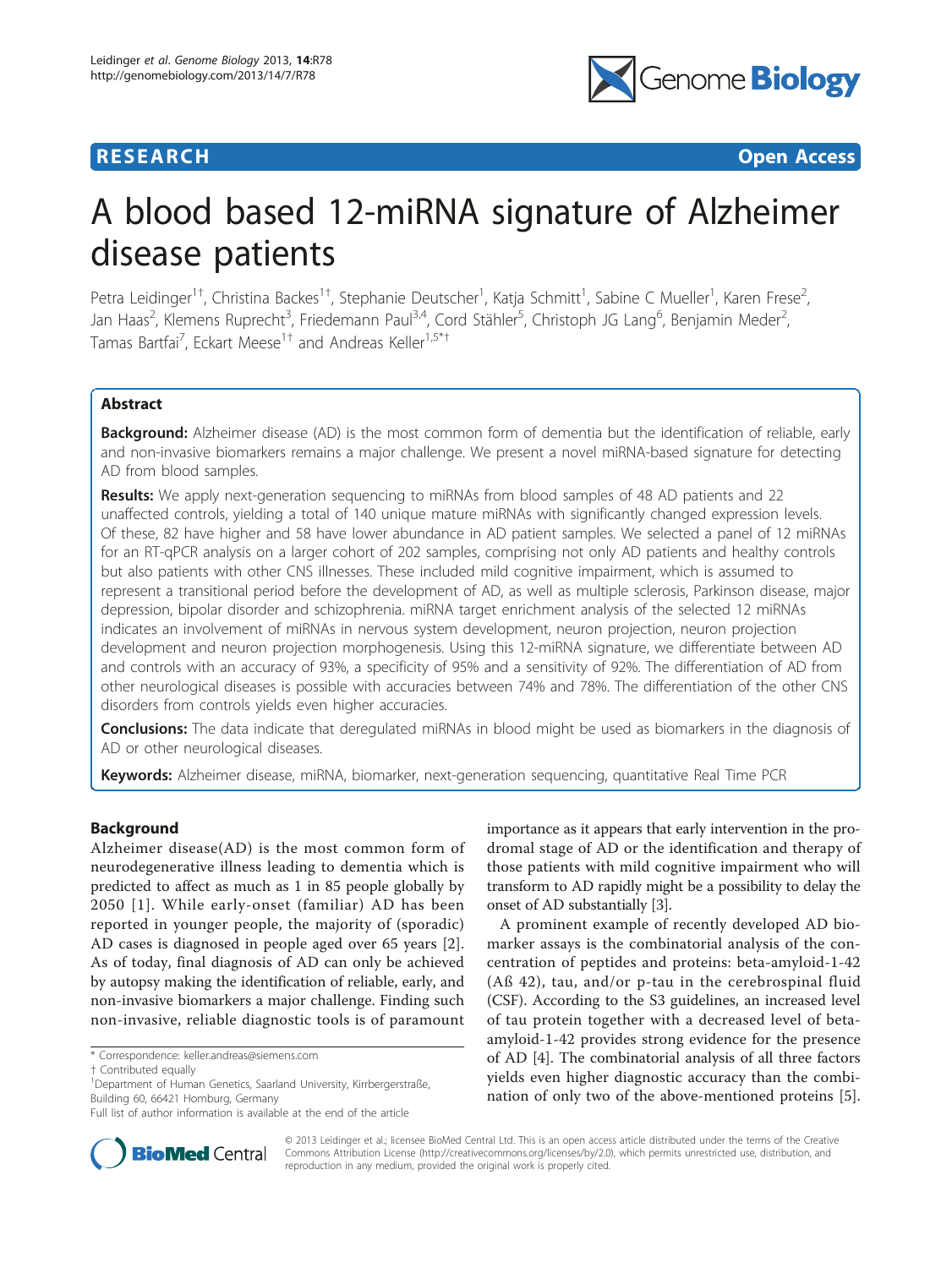Furthermore, combinatorial analysis of Aß levels and tau levels can discriminate between patients with stable mild cognitive impairment (MCI) and patients with progressive MCI into AD or other types of dementia with a sufficient diagnostic accuracy [[6](#page-14-0)]. Nevertheless, according to the S3 guidelines, the analysis of CSF biomarker is only indicated to confirm the diagnosis if other clinical symptoms give evidence for the presence of neurodegenerative dementia or for the differential diagnostics of other forms of diseases that can cause symptoms like dementia (encephalitis, neuroborreliosis, multiple sclerosis, Lues, brain abscess, metastases).

The use of peripheral markers, like Aß and tau in easily accessible peripheral cells (in particular platelets and skin fibroblasts), as a diagnostic tool has been under investigation for more than 10 years [\[7](#page-14-0),[8\]](#page-14-0). Molecular genetics analyses of common single nucleotide polymorphisms (SNPs) in genes such as presenilin or ApoE4 did not significantly improve risk estimation for the susceptibility of AD [[9\]](#page-14-0). Likewise, there is no consistent evidence for an association between AD and genetic variation of mitochondrial DNA (mtDNA) [\[10](#page-14-0)].

There is increasing effort to develop molecular diagnostic markers that meet requirements like easy accessibility, for example, from blood, sufficiently high specificity and sensitivity, low costs and applicability by laboratories with standard equipment. Several blood, plasma, or serum born AD biomarkers have been proposed to meet these criteria. Doecke et al. recently presented a panel of protein biomarkers to reliably detect AD with an accuracy of 85% [[11](#page-14-0)]. Moreover, Tan et al. provided evidence that the proteins p53 and p21 can be used to detect AD using blood samples. A receiver operating characteristic curve analysis revealed a specificity of 76% and a sensitivity of 84% for p53, 88% and 82% for p53(ser15), 80% and 75% for p21, and 84% and 68% for p21(thr145) [\[12\]](#page-14-0).

Besides proteins microRNAs (miRNAs) have also demonstrated their potential as non-invasive biomarkers from blood and serum for a wide variety of human pathologies [[13](#page-14-0)]. A deregulation of miRNA expression might be involved in neurological dysfunction or neurodegenerative processes. Interestingly, Liang et al. [[14](#page-14-0)] showed that the expression pattern of brain and blood PBMC cluster together which might be an indication that a specific blood based expression signature might prove to be useful as biomarker for AD and other neurological diseases. MiRNA expression analyses can be readily applied for *in vitro* diagnostic testing by molecular diagnostics and CLIA (Clinical Laboratory Improvement Amendments) laboratories.

While altered miRNA patterns have been exhaustively investigated in AD patients' tissue samples or cell cultures [[15-18\]](#page-14-0), less information on circulating miRNAs in AD is known. A recent serum profiling of AD patients provided first evidence that expression changes of circulating miR-NAs may be valuable biomarkers for AD [[19](#page-14-0)].

We describe our results obtained by applying the nextgeneration sequencing (NGS) approach to screen the expression of all human miRNAs in blood from extensively characterized AD patients and healthy controls. Patient blood was obtained from the SAMPLE (Serial Alzheimer diseaseand MCI Prospective Longitudinal Evaluation) Registry of PrecisionMed (San Diego, CA, USA) and blood from age-matched healthy donors from the ACE (Aging Cognition Evaluation) Registry, a PrecisionMed- UBC (The University of British Columbia) collaboration. We identified 140 unique differentially expressed miRNAs between AD patients and controls. Validation of a 12-miRNA signature was carried out by RT-qPCR in a cohort of 202 samples encompassing patients suffering from other neurological disorders including mild cognitive impairment as a potential preliminary stage of AD, and other neurodegenerative diseases like Parkinson disease and multiple sclerosis as well as mental diseases like schizophrenia (SCHIZ), major depression (DEP), and bipolar disorder (BD).

A combination of AD-specific miRNA expression signatures with the rapidly developing and expanding amyloid load imaging techniques may be useful as non-invasive diagnostic tools in AD diagnosis in the future [\[20\]](#page-14-0).

## Results

#### Initial biomarker screening using next-generation sequencing

To detect potential AD biomarkers we examined blood from well-characterized patients and controls. We obtained blood from the SAMPLE (Serial Alzheimer diseaseand MCI Prospective Longitudinal Evaluation) Registry of PrecisionMed (San Diego, CA, USA). SAMPLE is a sample depository resulting from a longitudinal study that evaluates cognition in women and men, who are recruited, evaluated, cognitively studied, and sampled from 12 to 15 experienced investigative sites in USA. All participants underwent several tests (that is, Alzheimer Disease Assessment Scale-cognitive subscale (ADAS-Cog), Clinical Dementia Rating (CDR), Wechsler Memory Scale, and Mini-Mental State Exam (MMSE)) to evaluate cognition. Blood from age-matched healthy donors was obtained from the Ace Registry, which is a biological sample bank of serial patient samples with linked serial cognition data, based on a cognition battery selected from UBC's proprietary computerized testing platform.

We carried out high-throughput NGS of 22 healthy control samples (C) and 48 AD patient samples using IlluminaHiSeq 2000 sequencing with eight multiplexed samples on each sequencing lane. We detected not only known human miRNAs, but also novel miRNA candidates that have previously not been included in the miRBase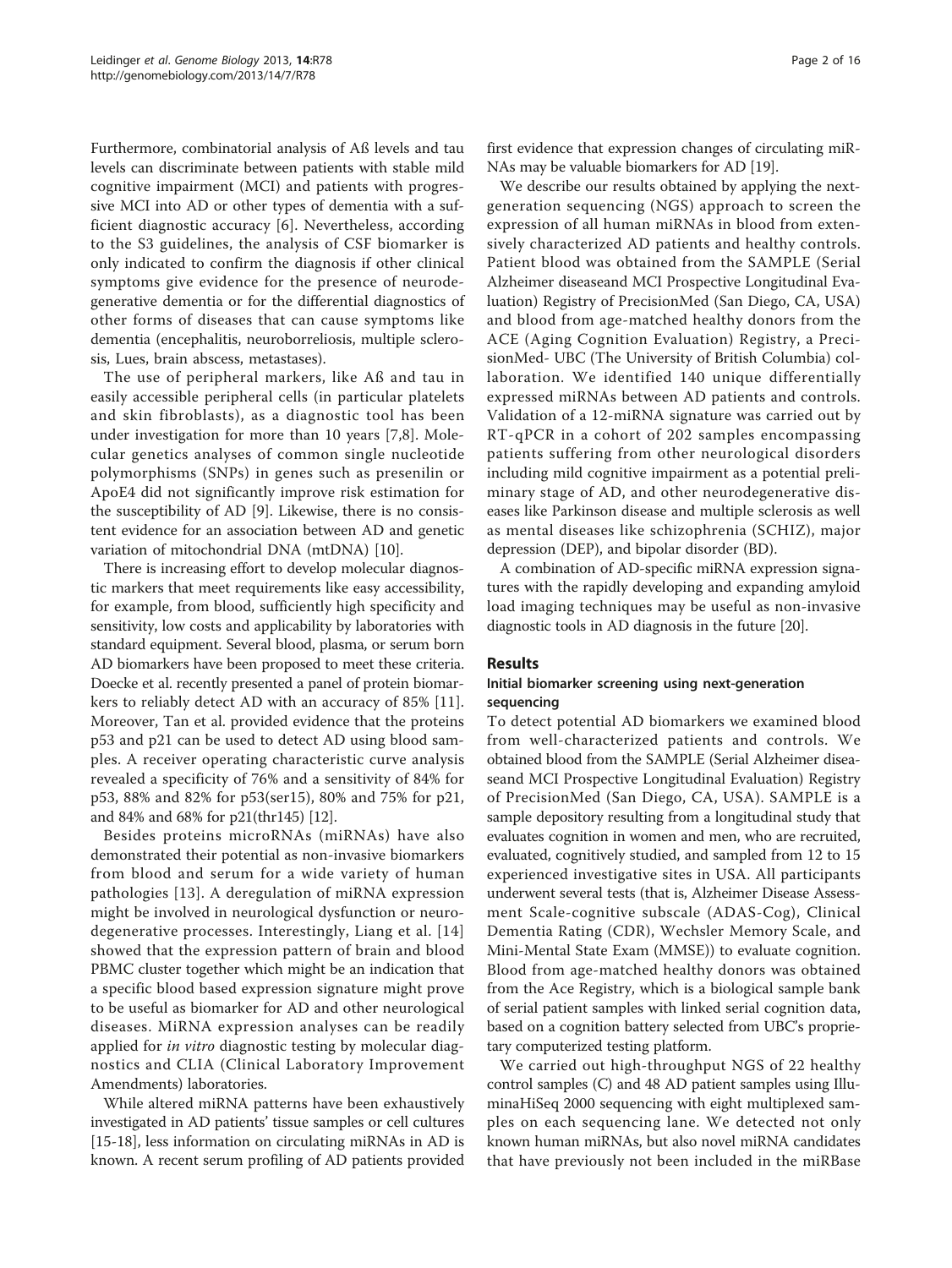v18 [[21,22](#page-14-0)]. These miRNA candidates are, however, much less abundant compared to the known human miRNAs. After removing the least abundant miRNAs (that is, all miRNAs with <50 read counts summed up across all samples of each group) we detected a total of 383 different miRNA precursors resulting in 416 unique mature miRNA forms.

To compare the NGS results of the AD patient samples with the samples from healthy donors we first computed Wilcoxon-Mann-Whitney (WMW) test and adjusted the significance values for multiple testing using Benjamini-Hochberg adjustment. All miRNAs with adjusted significance values <0.05 were considered statistically significant. We also computed the area under the receiver operator characteristics curve (AUC). In total, we detected 180 significantly dys-regulated miRNAs (140 unique mature miRNAs) including 90 miRNAs (58 unique mature miRNAs) that were downregulated and 90 miRNAs (82 unique mature miRNAs) that were upregulated in AD samples compared to healthy control samples (see Additional file [1](#page-13-0)-Table S1). Additional file [2](#page-13-0)-Figure S1 shows a heatmap for 180 significantly dys-regulated miRNAs. The most upregulated miRNA was hsa-miR-30d-5p (AUC of 0.0819) with a P value of  $8.35*10^{-6}$  and the most downregulated miRNA was hsa-miR-144-5p (AUC of 0.9138) with P value of  $8.35*10<sup>-6</sup>$ . While the high AUC value indicates that each of these miRNAs has sufficient power to differentiate between AD and healthy controls, they are not specific for AD since both miRNAs have already been described for many other human pathologies, including different neoplasms [[13](#page-14-0)]. Among the significantly dys-regulated miRNAs are also 15 novel miRNA candidates (called brain-miR) that were all upregulated in AD compared to controls. A list of all novel mature miRNAs is provided in Additional file [3](#page-13-0)-Table S2. To gain first insight into the biological function of the mature miRNAs that were dys-regulated between AD patients and healthy control individuals, we applied a miRNA over-representation analysis for these miRNAs using the TAM (tool for annotations of human miRNAs) database [[23,24\]](#page-14-0). The TAM database classifies over- or under-represented miRNAs according to the categories miRNA family, miRNA cluster, miRNA function, miRNA associated diseases, and tissue specificity. We detected for all dys-regulated miRNAs 56 significant categories (P value <0.05 after adjustment for multiple testing), with the interesting categories miR-30 family with five miRNAs being upregulated (*P* value 6.64 $*10^{-4}$ ), the let-7 family with nine downregulated miRNAs (*P* value  $5.65*10^{-7}$ ), and the disease category Alzheimer disease for which six dys-regulated miRNAs were relevant, including hsa-miR-21, hsa-miR-17, hsa-miR-29a, hsa-miR-29b, hsa-miR-106b, and hsa-miR-107 (P value 0.0139).

To determine whether the 140 unique differentially expressed miRNAs between AD patients and healthy controls cluster together within a same genomic region, which would suggest presence of common regulatory mechanisms for their expression, we sorted all miRNAs according to their position on each chromosome. Then, we assigned the miRNAs to one of the following three classes: not dys-regulated; upregulated in AD; and downregulated in AD. Finally, we searched for regions that contain at least three different dys-regulated mature miRNAs by applying window sizes varying between 1,000 and 100,000 base pairs. Within regions encompassing <1,000 base pairs we detected two clusters including one on chromosome 19 with the upregulated miRNAs hsa-miR-99b-5p and hsa-miR-125a-5p and the downregulated miRNA hsa-let-7e-5p and a second cluster on chromosome 22 with the downregulated miRNAs hsa-let-7a-5p and hsa-let-7b-5p and the upregulated miRNA hsa-let-7b-3p. Analyzing regions of up to 5,000 base pairs, we found on chromosome 9 a dense cluster with a total of five dys-regulated miRNAs including the downregulated miRNAs hsa-let-7a-5p, hsa-let-7f-5p, and hsa-let-7d-5p and the upregulated miRNAs hsa-let-7f-1- 3p and hsa-let-7d-3p. For regions up to 30,000 base pairs, we discovered one region on chromosome 6 with three co-located miRNAs including hsa-miR-30c-5p, hsa-miR-30a-3p, and hsa-miR-30a-5p, all of which were upregulated. To understand whether the miRNAs are regulated by specific transcription factors (TF), we extracted potential TF binding sites from the UCSC genome browser but found no evidence for a significant enrichment for specific TF binding sites.

In the next step, we performed classification of AD and control samples using a standard machine learning approach. In a cross-validation loop, we stepwise added the miRNAs with lowest significance values and repeatedly carried out radial basis function support vector machines (SVM). As shown in Figure [1](#page-3-0), a signature of 250 miRNAs yields an accuracy, specificity, and sensitivity of 90%. Since this set of miRNAs contains a significant amount of redundant miRNAs with largely identical information and high correlation among many miRNAs, a significantly smaller set of miRNAs is likely to yield comparably accurate distinction between AD samples and samples from healthy controls. We selected 12 miR-NAs with limited cross-correlation, including strongly dys-regulated miRNAs that show a potential to separate AD from controls. We furthermore compared our NGS results with previous studies on different types of cancer and non-cancer diseases [[13\]](#page-14-0) in order to ensure that the selected miRNAs are not dys-regulated in several other diseases. Besides known miRNAs we also included two unknown miRNAs, namely brain-miR-112 and brainmiR-161. Finally, the selected 12-miRNA signature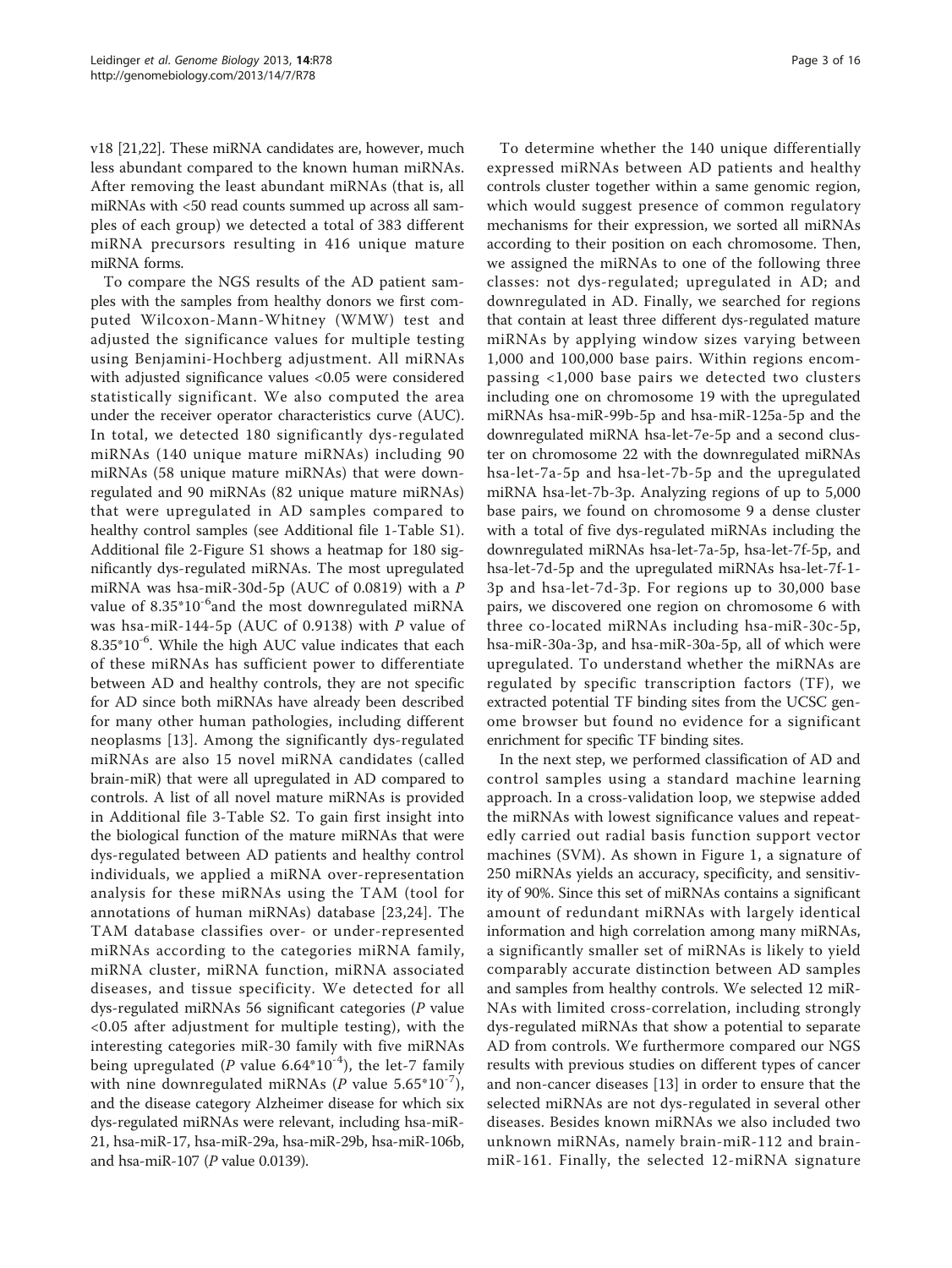contains the miRNAs brain-miR-112, brain-miR-161, hsa-let-7d-3p, hsa-miR-5010-3p, hsa-miR-26a-5p, hsamiR-1285-5p, and hsa-miR-151a-3p, all of which are upregulated in AD and the downregulated miRNAs hsamiR-103a-3p, hsa-miR-107, hsa-miR-532-5p, hsa-miR-26b-5p, and hsa-let-7f-5p.

#### Validation of a 12-miRNA signature by RT-qPCR

To validate the 12-miRNA signature we employed RTqPCR and included not only additional patients with AD, but also patients with other diseases including neurological disorders. In total, we analyzed 12 miRNAs in 202 samples as detailed in Table 1.

We first considered the miRNA fold quotients that were obtained for AD samples and controls. We compared the fold quotients of each of the 12 miRNAs between initial NGS screening cohort and the RT-qPCR validation cohort. All but two of the 12 miRNAs, namely hsa-miR-1285-5p and hsa-miR-26a-5p, have been dysregulated in the same direction in both approaches, indicating a high degree of concordance between screening and validation study. Both hsa-miR-1285-5p and hsamiR-26a-5p have been significantly upregulated in AD in the NGS screening experiment while downregulated in the RT-qPCR validation (see Figure [2](#page-4-0)). This discrepancy might be due to the duplication of the AD sample cohort. However, SVM classification on the RT-qPCR data to separate AD and controls using linear kernels in 10-fold cross-validations with 100 repetitions reached on average an accuracy of 93.3%, a specificity of 95.1%, and a sensitivity of 91.5%. The computed means, standard deviations, and confidence intervals for the repetitions concerning specificity, sensitivity, and accuracy are presented in Table [2](#page-4-0), as well as the results for the control classifications with the randomly permuted class labels.

To evaluate whether the selected miRNAs are stagedependent we further grouped the AD patients according to their MMSE score into mild AD (MMSE >19,  $n = 39$ ) and moderate AD (MMSE 12-19,  $n = 46$ ). The MMSE is a short test of 30 questions used to screen for cognitive impairment. Each question to be answered is scored with points, with a maximum possible score of 30 points. This questionnaire can be used to estimate the severity of cognitive impairment and to follow the course of cognitive changes in an individual over time. Normally, patients reaching 27 to 30 points do not suffer from dementia, 10 to 26 points are indicative for mild-to-moderate dementia, and less than 9 points indicates severe dementia. We found no significant expression differences of the 12-miRNA signature between the mild AD group and the moderate AD group.

As patients with other neurological disorders can show similar symptoms as AD patients, we decided to validate our AD NGS results also with samples from patients with several neurological diseases. Specifically, we asked whether other neurological disorders show significant deviations in the expression of the 12 miRNAs. The results of this validation help to determine whether the investigated miRNAs have the potential for clinical applications. We analyzed patients with neurodegenerative diseases (MCI, Parkinson disease (PD), multiple sclerosis (clinically isolated syndrome, CIS)) and patients with psychiatric disorders (SCHIZ, BD, and DEP) for the signature of 12 miRNAs. The pattern, which was closest to

|  |  |  | Table 1 Overview of the blood samples analyzed using NGS and RT-qPCR |  |  |  |  |  |  |  |  |  |  |  |  |
|--|--|--|----------------------------------------------------------------------|--|--|--|--|--|--|--|--|--|--|--|--|
|--|--|--|----------------------------------------------------------------------|--|--|--|--|--|--|--|--|--|--|--|--|

AD: Alzheimer disease; BD: bipolar disorder; DEP: major depression; MMSE: Mini-Mental State Exam; NA: not available; NGS: next-generation sequencing; PD: Parkinson's disease; RT-qPCR: quantitative real-time PCR; SCHIZ: schizophrenia.

| Sample group              | N   | Age (mean $\pm$ SD) | Sex (female/male) | MMSE (mean $\pm$ SD) | Cohort size<br><b>NGS</b> | Cohort size<br>RT-qPCR |
|---------------------------|-----|---------------------|-------------------|----------------------|---------------------------|------------------------|
| <b>AD</b>                 | 106 | 72.7(10.4)          | 53/53             | 18.9(3.4)            | 48                        | 94                     |
| Healthy control           | 22  | 67.1(7.5)           | 11/11             | 29.3(1.2)            | 22                        | 21                     |
| Mild cognitive impairment | 18  | 73.9 (6.2)          | 9/9               | 25.3(1.4)            |                           | 18                     |
| Multiple sclerosis        | 16  | 32.3 (10.7)         | 12/4              | <b>NA</b>            |                           | 16                     |
| <b>PD</b>                 | 9   | 69.7 (9.0)          | 1/8               | 25.2(4.2)            |                           | 9                      |
| <b>DEP</b>                | 15  | 45.2(9.1)           | 0/15              | <b>NA</b>            |                           | 15                     |
| <b>BD</b>                 | 15  | 41.9 (13.7)         | 14/1              | 29.5(1.6)            | $\sim$                    | 15                     |
| <b>SCHIZ</b>              | 14  | 41.7(7.9)           | 1/13              | 26.1(4.3)            |                           | 14                     |

<span id="page-3-0"></span>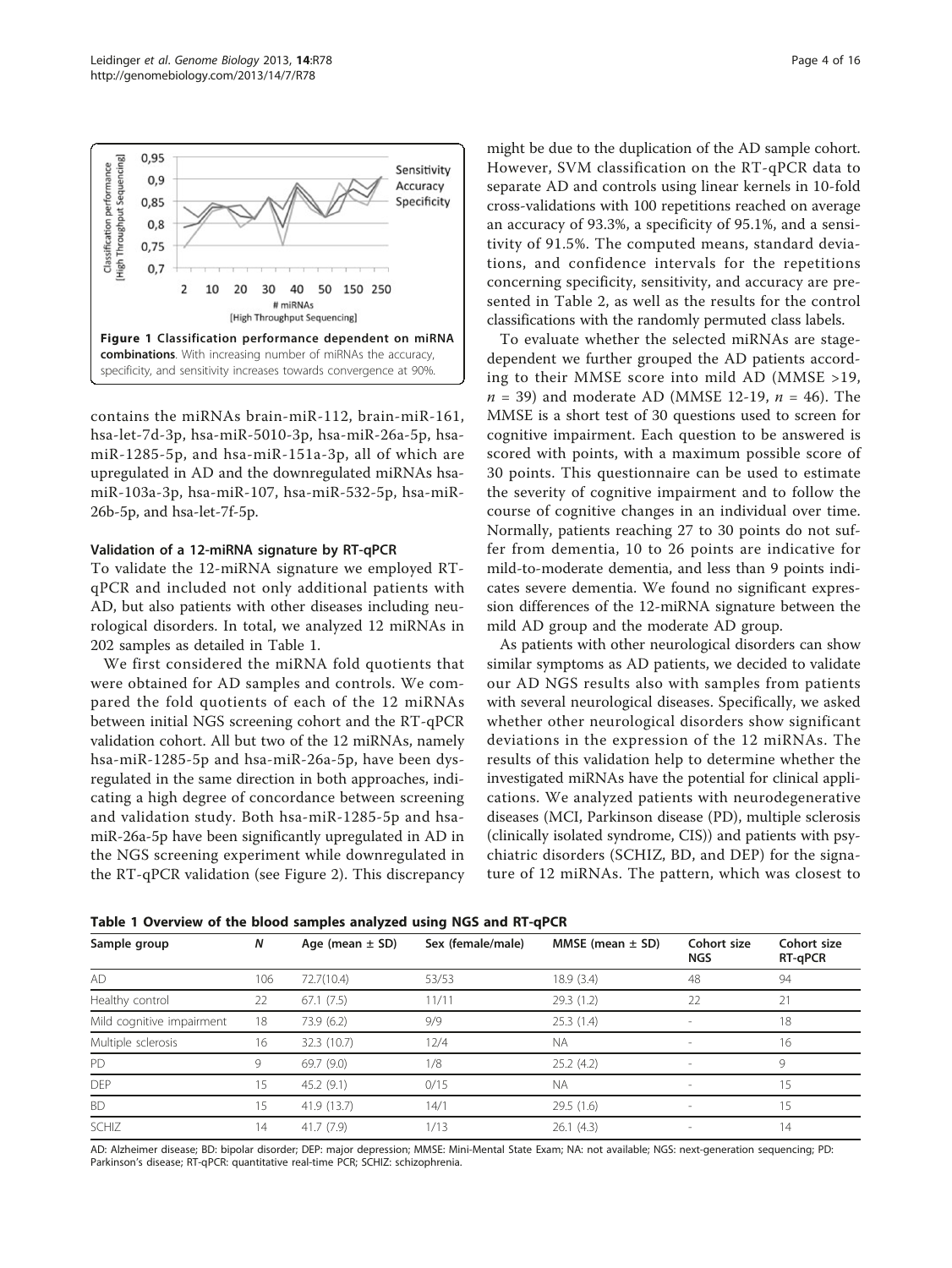<span id="page-4-0"></span>

Table 2 Summary of the SVM classifications containing the means, standard deviations, and 95% confidence intervals (CI) of the accuracy (acc), specificity (spec), sensitivity (sens) running 100 repetitions of 10-fold cross-validations with linear kernel.

| Comparison           | Classification      |                  |                  | Permutation test  |                   |                   |
|----------------------|---------------------|------------------|------------------|-------------------|-------------------|-------------------|
|                      | Acc                 | <b>Spec</b>      | Sens             | Acc               | <b>Spec</b>       | Sens              |
| AD vs. control       | $93.3\% \pm 4.6$    | $95.1\% \pm 5.4$ | $91.5\% \pm 5.8$ | $50.7\% \pm 12.5$ | $50.7\% \pm 13.3$ | $50.7\% \pm 14.1$ |
|                      | $(1.92.4 - 94.2\%)$ | CI:94.1-96.2%    | CI:90.4-92.7%    | CI:48.2-53.1%     | CI:48.1-53.3%     | CI:47.9-53.4%     |
| MCI vs. control      | $84.2\% \pm 3.7$    | $81.1\% \pm 5.6$ | $87.7\% \pm 3.7$ | $51.3\% \pm 11.4$ | $52.0\% \pm 12.2$ | $50.4\% \pm 13.5$ |
|                      | $C1:83.4-84.9%$     | CI:80.0-82.2%    | $C$ :87.0-88.5%  | CI:49.0-53.5%     | CI:50.0-54.4%     | $Cl:47.8-53.1%$   |
| PSY vs. control      | $97.1\% \pm 1.6$    | $95.3\% \pm 1.7$ | $99.0\% \pm 2.4$ | $48.7\% \pm 10.6$ | $48.5\% \pm 12.4$ | $49.0\% \pm 12.1$ |
|                      | CI:96.8-97.4%       | CI:95.0-95.6%    | CI:98.5-99.4%    | CI:46.7-50.8%     | CI:46.0-50.9%     | CI:46.6-50.8%     |
| Other ND vs. control | $82.8\% + 5.0$      | $84.0\% + 5.8$   | $81.4\% + 6.7$   | $50.3\% \pm 10.3$ | $50.7\% \pm 11.7$ | $50.0\% \pm 12.0$ |
|                      | CI:81.8-83.7%       | CI:83.0-85.2%    | CI:80.1-82.7%    | CI:48.3-52.3%     | CI:48.4-53.0%     | CI:47.6-52.3%     |
| NEURO vs. control    | $86.1\% + 5.7$      | $88.7\% \pm 6.8$ | $83.6\% \pm 6.6$ | $49.9\% \pm 10.8$ | $50.1\% \pm 11.5$ | $49.8\% \pm 13.3$ |
|                      | $C1:85.0-87.2%$     | CI:87.3-90.0%    | CI:82.3-84.9%    | CI:47.8-52.1%     | CI:47.9-52.3%     | $Cl:47.2 - 52.3%$ |
| AD vs. MCI           | $75.6\% + 7.8$      | $76.7\% + 8.3$   | $74.6\% \pm 9.7$ | $50.6\% + 9.4$    | $51.2\% + 10.4$   | $49.9% + 11.7$    |
|                      | $Cl:74.1-77.2%$     | CI:75.1-78.4%    | CI:72.7-76.5%    | CI:48.7-52.4%     | $Cl:49.1-53.2\%$  | CI:47.7-52.2%     |
| AD vs. PSY           | $77.8\% + 4.0$      | $76.3\% + 4.8$   | $79.2\% + 5.4$   | $50.0\% + 8.0$    | $49.1\% + 9.3$    | $51.1\% + 10.3$   |
|                      | CI:77.0-78.5%       | CI:75.4-77.3%    | CI:78.1-80.2%    | CI:48.5-51.6%     | $Cl:47.3-50.9\%$  | $Cl:49.1-53.1$    |
| AD vs. other ND      | $73.8\% \pm 4.4$    | $75.2\% \pm 4.7$ | $72.4\% \pm 6.4$ | $50.1\% \pm 7.3$  | $49.2\% + 9.4$    | $51.0\% \pm 8.5$  |
|                      | CI:72.9-74.7%       | CI:74.2-76.1%    | CI:71.2-73.7%    | CI:48.7-51.5%     | $Cl:47.4-51.1%$   | CI:49.3-52.7%     |

The right part of the table contains the results for the permuted class labels. PSY = psychological disorders (DEP, BD, SCHIZ), other ND = other neurodegenerative disorders (PD, MS, MCI), NEURO = PSY + other ND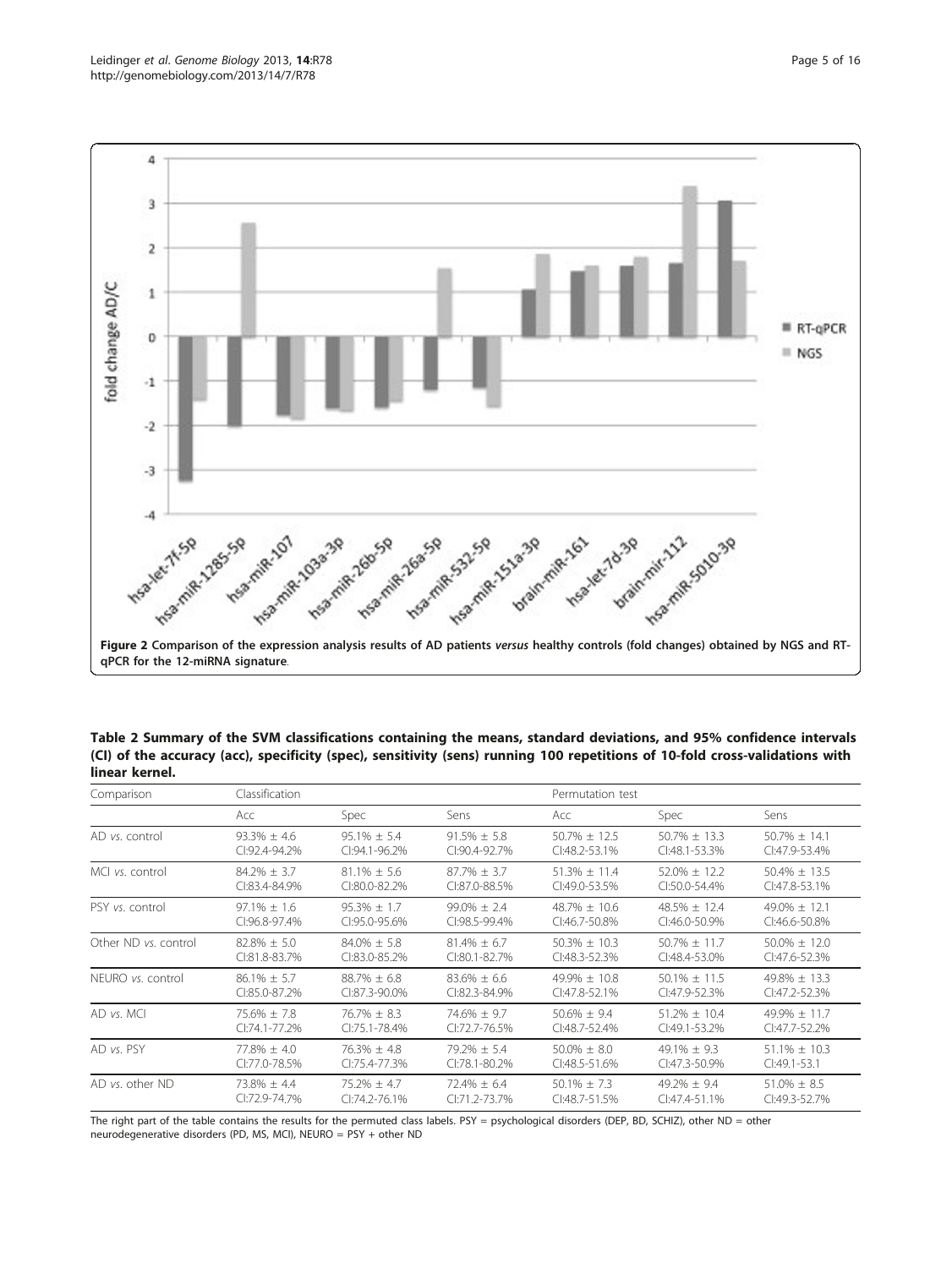AD was SCHIZ, where we found six up- and six downregulated miRNAs. We found a strong overall downregulation for most of the selected 12 miRNAs for patients with DEP and PD and a strong overall upregulation for patients with MCI, CIS, and BD (Figure 3).

In addition, we also applied machine learning procedures using SVM to estimate the accuracy, sensitivity, and specificity of the 12-miRNA signature regarding the other neurological diseases in comparison to the control group and to AD. The results of these classifications are also listed in Table [2.](#page-4-0) Interestingly, while the 12 miRNAs were chosen for their potential to separate AD and controls, this signature also separates the group of the psychological disorders (DEP, BD, SCHIZ) from controls with an accuracy of 97.1%, a specificity of 95.3%, and a sensitivity of 99.0% whereas other neurodegenerative diseases (PD, multiple sclerosis, mild cognitive impairment) were separated from controls with a worse accuracy of 82.8%, a specificity of 84.0%, and a sensitivity of 81.4%. The average accuracy for the other classifications against controls (that is, MCI versus control and neurodegenerative and psychological disorders versus control) reached values of 84.2% and 86.1%, respectively. Furthermore, we tested how well the 12-miRNA signature separates AD from MCI, AD from psychological disorders, and AD from other neurodegenerative diseases, respectively.

The average accuracy for these comparisons was between 73.8% and 77.8%. Since the 12-miRNA signature has been tailored to differentiate between AD and controls, other miRNAs may likely contribute to a signature that permits also a better differentiation between the other tested diseases and AD.

# Prediction of miRNA targets and over-representation analysis

Target gene prediction of the 10 known miRNAs from the 12-miRNA signature revealed 2,354 genes that may be regulated by those miRNAs. These target genes were used to perform an over-representation analysis and identified 73 computed Gene Ontology (GO) categories with P values <0.05 and FDR adjustment. Interestingly, we found a significant enrichment of miRNA targets in the GO categories nervous system development, neuron projection, neuron projection development, and neuron projection morphogenesis. These GO categories are listed in Table [3](#page-6-0) together with the predicted miRNA target genes involved in these categories. Furthermore, target genes that have already been related to AD or other neurological diseases are also listed in the table in separate columns.

Target gene prediction for the two unknown target genes brain-miR-112 and brain-miR-161 revealed 234 target genes for brain-miR-112, but only six target genes



cognitive impairment, PD = Parkinson disease, DEP = major depression, CIS = multiple sclerosis (clinically isolated syndrome), SCH = schizophrenia, BD = bipolar disorder).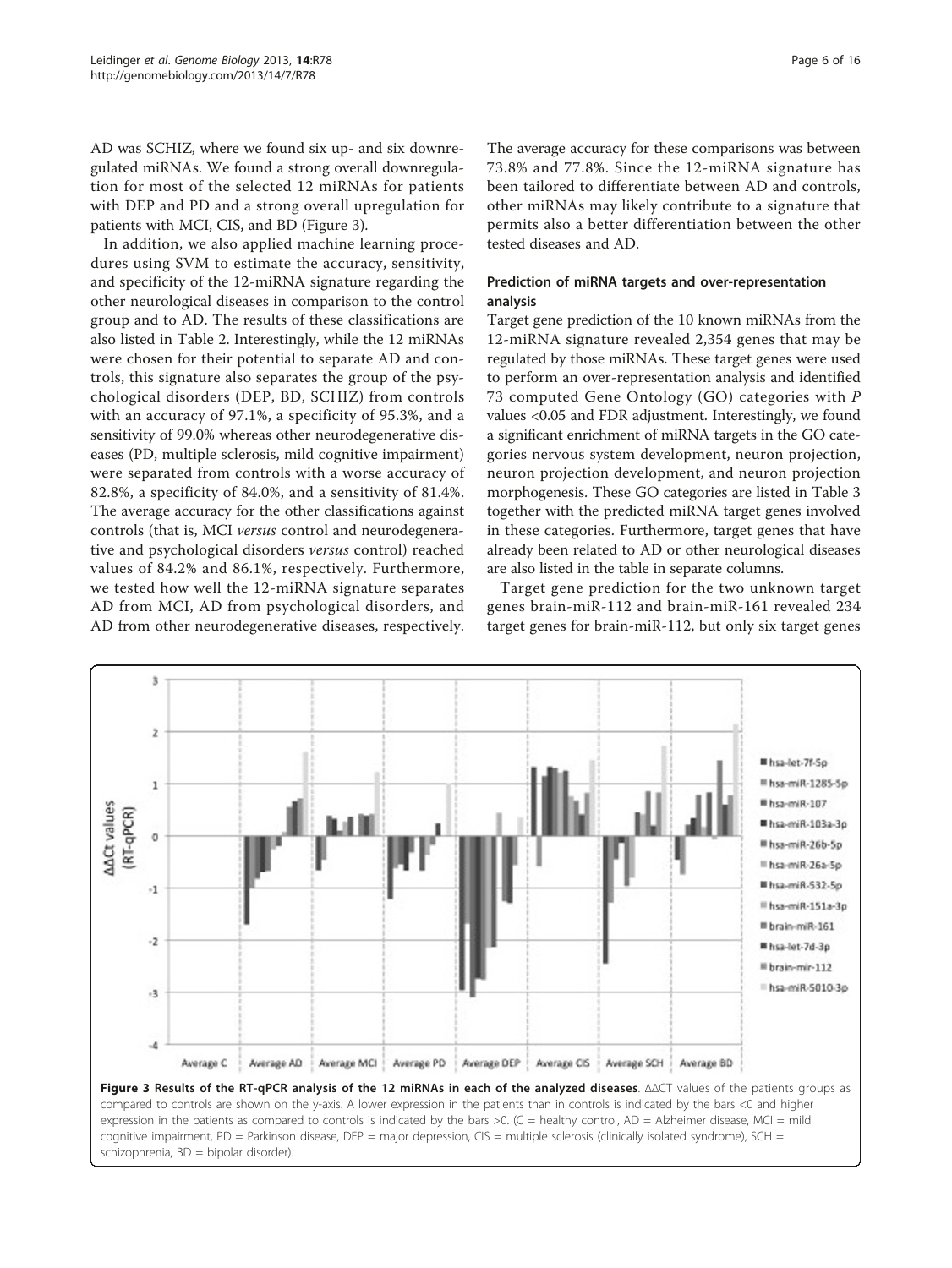| Subcategory                      | Subcategory<br>alternative<br>name |         | Expected Observed Pvalue | (FDR)       | Target genes                                                                                                                                                                                                                                                                                                                                                                                                                                                                                                                                                                                                                                                                                                                                                                                                                                                                                                                                                                                                                                                                                                                                                                                                                                                                                                                                                                                                  | <b>AD</b>                                                   | <b>BD</b>                                                               | <b>DEP</b>                                   | <b>PD</b> | <b>SCHIZ</b>                                                                                             | Multiple<br>sclerosis |
|----------------------------------|------------------------------------|---------|--------------------------|-------------|---------------------------------------------------------------------------------------------------------------------------------------------------------------------------------------------------------------------------------------------------------------------------------------------------------------------------------------------------------------------------------------------------------------------------------------------------------------------------------------------------------------------------------------------------------------------------------------------------------------------------------------------------------------------------------------------------------------------------------------------------------------------------------------------------------------------------------------------------------------------------------------------------------------------------------------------------------------------------------------------------------------------------------------------------------------------------------------------------------------------------------------------------------------------------------------------------------------------------------------------------------------------------------------------------------------------------------------------------------------------------------------------------------------|-------------------------------------------------------------|-------------------------------------------------------------------------|----------------------------------------------|-----------|----------------------------------------------------------------------------------------------------------|-----------------------|
| Nervous<br>system<br>development | GO:0007399                         | 159,555 | 215                      | 0,000921692 | ARSB ATM GJA1 JAG1 LEP NDP PTEN PAFAH1B1<br>TWIST1 DRD1 IGF1R GDF6 SMPD1 KCNMA1<br>NTRK2 CTNS NF1 INSC SLC6A3 FBXO45 IGF1<br>ADM APC DLG4 GRIN2A PAX7 PPT1 GPSM1<br>FEZF1 TSC1 DISC1 GLRB BMPR1B CDK6 CX3CR1<br>CELSR2 ID4 ERBB3 FGF2 AFF2 GLRA2 GSK3B<br>HOXB3 LAMC1 LRP6 LSAMP NGF NPAS2 OPHN1<br>P2RY1 PEX13 POU3F1 PTPRZ1 SALL1 SMARCC1<br>STRN T TFAP2A TGFB2 TIAM1 NR2C2 YWHAH<br>ZIC1 ULK1 ENC1 IRS2 ADAM23 KALRN SEMA5A<br>EDNRB DMD AQP4 GMFB SDHA SLC1A2 GDA<br>VCAN DVL1 EPHA4 EPHA7 KIF5C LRP2 POU4F2<br>RPS6KA3 SPOCK1 TGFBR1 AXIN2 DCLK1 MED1<br>ONECUT2 SIM1 CNTN2 ATF1 DLX6 ERBB4<br>SMAD4 SIX3 NHLH1 POU3F2 REST ABI2 PURA<br>SMAD1 NAB1 SIX1 PPARD PRKCQ CHERP<br>MAB21L2 TBR1 CHL1 FRS2 FKTN BTG2 SHOX2<br>SLC5A3 ZNF24 WWP1 STMN2 RAPGEF5 PIP5K1C<br>ATXN10 RACGAP1 GREM1 NRG1 CNTNAP2<br>RPS6KA6 CYFIP1 ULK2 NLGN1 RUFY3 ARHGAP26<br>NFASC CLASP2 NIPBL SUFU PDGFC HPCAL4<br>RAPGEFL1 SHC3 FZD3 SIX4 BAIAP2 CSGALNACT1<br>PCDHB10 NMUR2 VANGL2 SEMA6A CNTN3<br>LRRC4C RET GNAO1 SCN2A FGF12 XRCC5 NTN4<br>BCR ADAM22 ACSL4 FGFR1 HTR5A NOTCH2<br>TTLL7 PGAP1 JHDM1D ATXN3 ZEB1 NDEL1<br>MAP2 B3GNT5 CHD6 SLITRK6 ELAVL3 HOOK3<br>ATOH8 WNT3A ZIC5 FGF1 SOX6 PDE5A SNAP25<br>GRIN3A CREB1 NRXN1 NRXN3 TPM3 FYN<br>SEMA6D HOXA1 BDNF ALDH5A1 UNC5B DMBX1<br>IL6ST UHMK1 DCX CUX1 ATL1 GLDN RNF6<br>FAM5C CCNG1 NRP2 GAS7 ACSL3 RCAN1 SYNJ1<br>PCDH9 MOG RTN1 QKI LIG4 MBNL1 CCDC64<br>WNK1 | DRD1<br>IGF1R<br>GSK3B<br>FGF1<br><b>FYN</b><br><b>BDNF</b> | DRD1<br>DISC <sub>1</sub><br>GSK3B BCR<br>HTR5A<br><b>BDNF</b><br>SYNJ1 | <b>BCR</b><br>SNAP25<br>CREB1<br><b>BDNF</b> |           | BDNF LEP DRD1 SLC6A3<br>GRIN2A DISC1 YWHAH<br>SLC1A2 CHL1 NRG1<br>FZD3 HTR5A SNAP25<br><b>BDNF SYNJ1</b> | JAG1                  |
| Neuron<br>projection             | GO:0043005                         | 49,9516 | 79                       | 0,00411039  | ADRB2 CA2 PAFAH1B1 ATP1A2 DRD1 GABRA6<br>GAD1 GRM3 IGF1R KCNJ2 NPY1R PGR AR<br>KCNMA1 NF1 TACR1 MYO5B ACTN2 GRM1 APC<br>GRIN2A ATXN1L MYO5A PPT1 OPRM1 TSC1<br>HTR2A CALCR OPHN1 STRN TGFB2 ULK1 PRSS12<br>KALRN BNIP3 SLC1A2 DVL1 EPHA7 KIF5C NCAM2<br>KIF5A CNTN2 ABI2 PURA CAPRIN1 IGF2BP1<br>SCN1A STMN2 SNCA STAT1 EPB41L3 ATXN10<br>CNTNAP2 RUFY3 NFASC ERC2 KIAA1598 SEMA6A<br>SCN2A GAN TTLL7 CPEB1 NDEL1 MAP2 PSD2<br>CALD1 SNAP25 GRIN3A TPM3 AQP11 UHMK1<br>EXOC8 DICER1 ATL1 ANKS1B RNF6 CCNG1<br>CACNA1C NRP2                                                                                                                                                                                                                                                                                                                                                                                                                                                                                                                                                                                                                                                                                                                                                                                                                                                                                    | DRD1<br>IGF1R<br>HTR <sub>2</sub> A<br><b>SNCA</b>          | DRD1<br>HTR <sub>2</sub> A                                              | HTR <sub>2</sub> A                           |           | SNCA DRD1 GAD1 GRM3<br>GRIN2A HTR2A SLC1A2<br>SNAP25                                                     | ADRB <sub>2</sub>     |

# <span id="page-6-0"></span>Table 3 Results of the over-representation analysis of the predicted target genes of the 10 known miRNAs.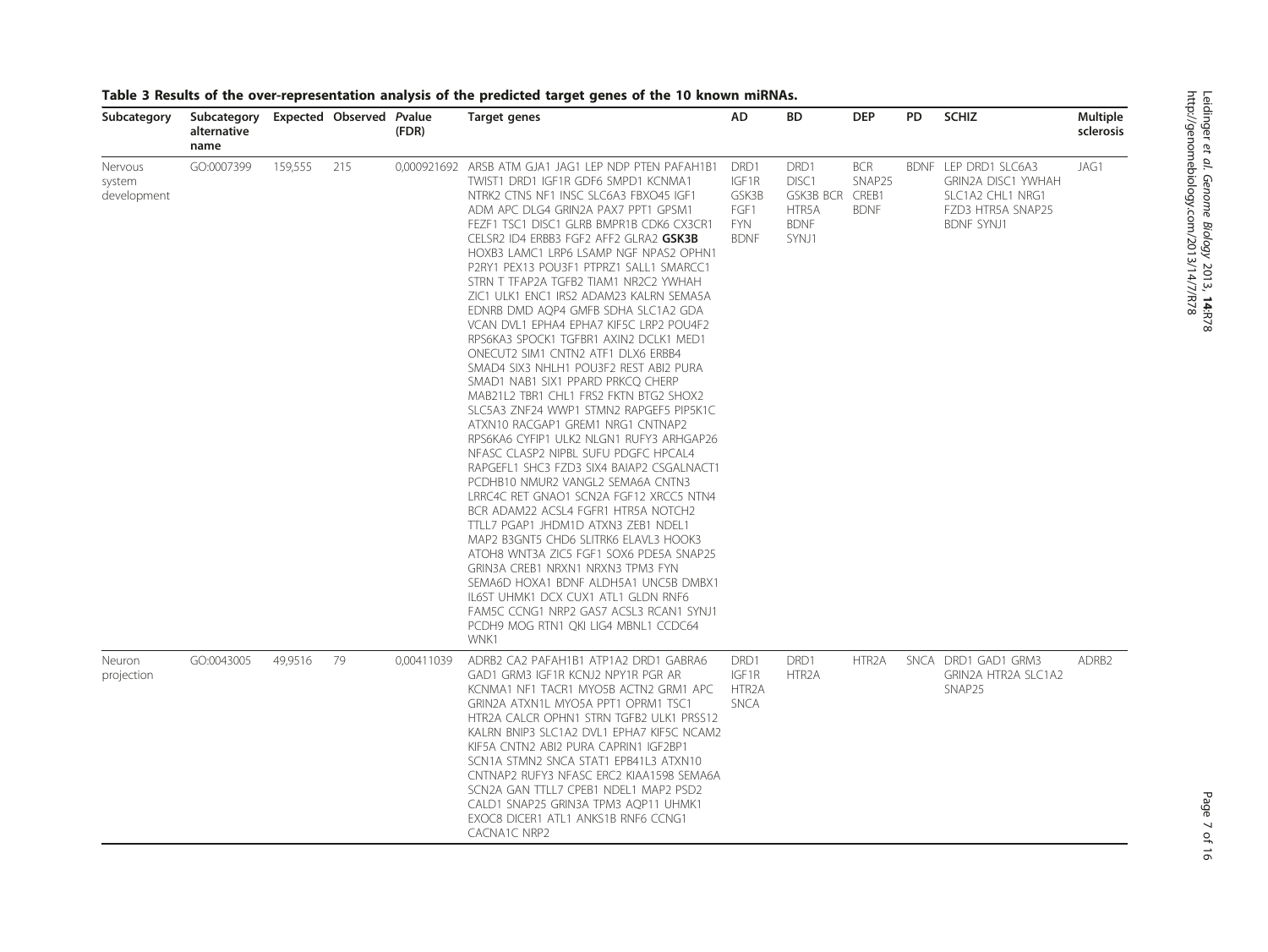#### Table 3 Results of the over-representation analysis of the predicted target genes of the 10 known miRNAs. (Continued)

| Neuron<br>projection<br>development   | GO:0031175 | 43,1466 | 67 | 0,0162232 | GJA1 PTEN PAFAH1B1 IGF1R ADM APC FEZF1<br>DISC1 BMPR1B CELSR2 ERBB3 LAMC1 NGE<br>OPHN1 PTPRZ1 STRN TIAM1 YWHAH ULK1<br>KALRN DMD VCAN DVL1 EPHA4 EPHA7 KIF5C<br>POU4F2 DCLK1 CNTN2 ATF1 POU3F2 ABI2<br>SMAD1 TBR1 STMN2 PIP5K1C ATXN10 CYFIP1<br>ULK2 RUFY3 NEASC FZD3 BAIAP2 SEMA6A<br>I RRC4C GNAO1 ACSI 4 FGER1 NDEL1 MAP2<br>SLITRK6 WNT3A SNAP25 GRIN3A CREB1 NRXN1<br>NRXN3 HOXA1 BDNF UNC5B UHMK1 DCX ATL1<br>RNF6 NRP2 GAS7 CCDC64 | IGF1R<br><b>BDNF</b> | DISC <sub>1</sub><br><b>BDNF</b> | SNAP25<br>CREB1<br><b>BDNF</b> | <b>BDNF</b> | DISC1 YWHAH FZD3<br>SNAP25 BDNF |        |
|---------------------------------------|------------|---------|----|-----------|--------------------------------------------------------------------------------------------------------------------------------------------------------------------------------------------------------------------------------------------------------------------------------------------------------------------------------------------------------------------------------------------------------------------------------------------|----------------------|----------------------------------|--------------------------------|-------------|---------------------------------|--------|
| Neuron<br>projection<br>morphogenesis | GO:0048812 | 33,5906 | 52 | 0,0462928 | GJA1 PAFAH1B1 IGF1R ADM APC FEZF1 BMPR1B<br>CELSR2 ERBB3 NGE OPHN1 PTPRZ1 TIAM1<br>YWHAH ULK1 KALRN DMD VCAN DVL1 EPHA4<br>EPHA7 KIF5C POU4F2 DCLK1 CNTN2 POU3F2<br>SMAD1 TBR1 PIP5K1C CYFIP1 ULK2 RUFY3<br>NEASC EZD3 BAIAP2 SEMA6A LRRC4C NDEL1<br>SLITRK6 WNT3A SNAP25 CREB1 NRXN1 NRXN3<br>HOXA1 BDNF UNC5B DCX ATL1 RNF6 NRP2<br>GAS7                                                                                                 | <b>BDNF</b><br>IGF1R | <b>BDNF</b>                      | SNAP25<br>CREB1<br><b>BDNF</b> | <b>BDNF</b> | FZD3 SNAP25 BDNF<br>YWHAH       | $\sim$ |

This table lists interesting Gene Ontology (GO) subcategories and over-represented target genes with Pvalues <0.05 and FDR adjustment related to nervous system development. Target genes associated with AD and other neurological diseases are listed separately.

AD: Alzheimer disease; BP: bipolar disorder; DEP: major depression; PD, Parkinson's disease; SCHIZ: schizophrenia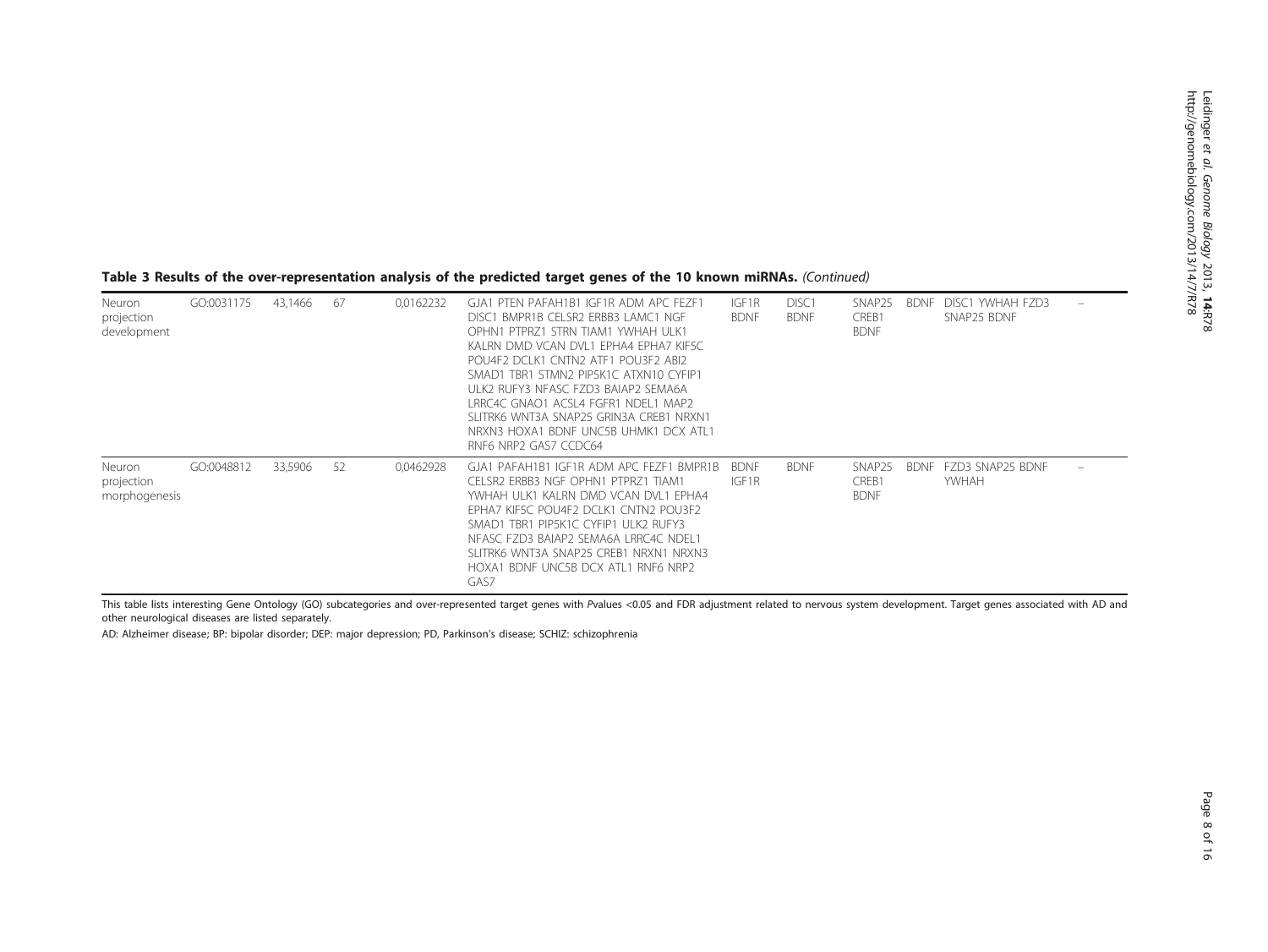for brain-miR-161. Over-representation analysis was done for both brain-miRNAs separately. Here, we identified 126 GO categories with  $P$  value <0.05 for brain-miR-112, with significant enrichment of miRNA targets in GO categories associated with nervous system and neuron function (see Table [4\)](#page-9-0). For brain-miR-161 no significant GO categories were found.

## **Discussion**

At present, there is no single molecular test that is suitable to reliably diagnose AD with adequate specificity and sensitivity. Tests for the analysis of CSF proteins like Aß42 or tau have high specificity and sensitivity, but are only indicated as confirmation of AD diagnosis based on clinical symptoms or as differential diagnosis to differentiate between AD and other forms of diseases that can cause symptoms like dementia. The analysis of SNPs in certain genes (for example, ApoE) yields too low diagnostic accuracy and is therefore not recommended as diagnostic test for AD. Furthermore, Ray et al. yielded promising results by the identification of 18 proteins in blood plasma that could differentiate AD patients from controls with 90% accuracy [\[25](#page-14-0)].

Here, we investigate whether blood-borne miRNA expression signatures might contribute to AD diagnosis. Until now, many efforts have been made to understand the role of miRNAs in neurodegenerative disorders, as summarized by Eacker et al. [[26\]](#page-14-0). However, there are only two publications dealing with the miRNA expression in peripheral blood mononuclear cells (PBMC) of AD patients. The study by Villa et al. analyzed the expression of heterogeneous nuclear ribonucleoprotein (hnRNP)-A1, that is involved in the maturation of APP mRNA, and showed that the decreased expression of hsa-miR-590-3p is negatively correlated with the increased hnRNP-A1 mRNA levels [\[27](#page-14-0)]. The study by Schipper et al. [\[28\]](#page-14-0) investigated the expression of 462 different miRNAs in PBMCs of 16 AD patients and 16 healthy controls to identify miR-NAs that are responsible for the regulation of transcription of mRNA species that were previously reported to be downregulated in PBMCs of AD patients [[29\]](#page-14-0). Only a modest relative increase of miRNA expression in AD PBMC in the range of 1.1- to 1.4-fold was found for nine miRNAs, namely hsa-miR-34a, hsa-miR-579, hsa-miR-181b, hsa-miR-520h, hsa-miR-155, hsa-miR-517\*, hsa-let-7f, hsa-miR-200a, and hsa-miR-371. These data link the development of AD pathology to systemic dysfunction in the cellular stress/antioxidant response and genomic maintenance [\[28\]](#page-14-0).

Using high throughput sequencing, we identified 140 unique miRNAs from 180 precursors that were differentially expressed between whole blood obtained from AD patients and healthy controls. It is incumbent upon the investigator, who proposes a set of miRNAs as done here

to examine whether there is any known connection of these miRNAs and their target genes to neurodegeneration. Below we discuss this aspect in respect to our findings of dys-regulated miRNAs in blood of AD patients compared to healthy controls.

According to our TAM analysis out of the downregulated miRNAs, six were associated with the disease category Alzheimer disease including hsa-miR-21, hsa-miR-17, hsa-miR-29a, hsa-miR-29b, hsa-miR-106b, and hsa-miR-107. In a mouse model, Wang et al. investigated the involvement of hsa-miR-106b in the TGF- $\beta$  signaling pathway that plays a key role in the pathogenesis of AD and found an inverse correlation between the expression of hsa-miR-106b and TGF- $\beta$  type II receptor (T $\beta$ R II) protein level [[30\]](#page-14-0). In addition, Hebert et al. showed that hsa-miR-106b affects the expression of Amyloid precursor protein (APP) in vitro. Furthermore, they found a statistically significant decrease in hsa-miR-106b expression in sporadic AD patients, but the correlation between miR-106b and APP expression in AD brain was not significant [[31](#page-14-0)]. The same group showed an inverse correlation between increased BACE1 levels and decreased miR-29a/b-1 expression [[15](#page-14-0)]. Shioya et al. also observed a decreased expression of hsamiR-29a in brain tissue of AD patients [[32](#page-14-0)]. They also identified neuron navigator 3 (NAV3), a regulator of axon guidance, as a target of hsa-miR-29a and found elevated NAV3 mRNA levels in AD brains [[32\]](#page-14-0). Hsa-miR-17 was shown to regulate APP expression in vitro and under physiological conditions in cells [\[31,33](#page-14-0)]. MiR-21 was shown to be downregulated in time-course assays of mature murine primary hippocampal cell cultures after neuronal  $\mathcal{A}\beta$  treatments [[34](#page-14-0)].

We further performed over-representation analysis with the 2,354 predicted targets of the 10 known miRNAs of our 12-miRNA signature. Here, several GO categories, with significant enrichment of miRNA targets in the GO categories linked to the nervous system, were found. Most interestingly, some of these target genes have already been related to AD or other of the investigated neurological diseases. One of the most prominent examples is DRD1 that encodes the Dopamine receptor D1, which is the most abundant dopamine receptor in the central nervous system. DRD1 is associated with AD, BD, and SCHIZ. Another example, DISC1 (disrupted in SCHIZ), associated with BD and SCHIZ, encodes a protein involved in neurite outgrowth and cortical development. BDNF (brain-derived neurotrophic factor) important for survival of striatal neurons in the brain is known to be downregulated in AD patients and also associated with BD, DEP, PD, and SCHIZ. IGF1R is the only target gene that was exclusively found to be associated with AD. The protein encoded by this gene is increased in temporal cortex surrounding and within Aß-containing plaques, but a significantly lower number of neurons of AD patients express IGF1R [[35](#page-14-0)].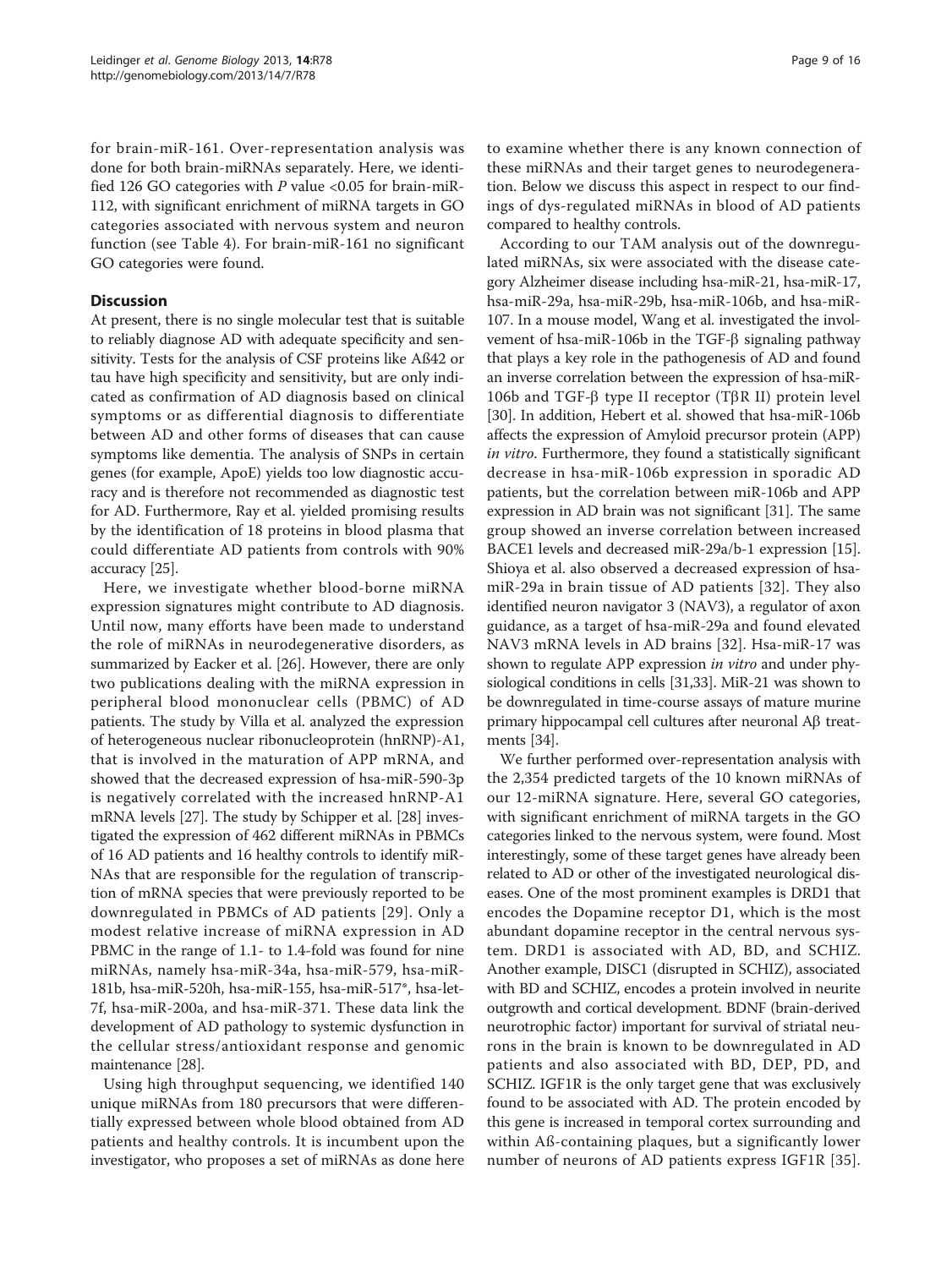| Subcategory                                                 | Subcategory<br>alternative<br>name |             | Expected Observed Pvalue | (FDR)       | <b>Target genes</b>                                                                                                                                                                                                                        | AD                       | <b>BD</b>                |    |                          |                          | DEP PD SCHIZ Multiple<br>sclerosis |
|-------------------------------------------------------------|------------------------------------|-------------|--------------------------|-------------|--------------------------------------------------------------------------------------------------------------------------------------------------------------------------------------------------------------------------------------------|--------------------------|--------------------------|----|--------------------------|--------------------------|------------------------------------|
| Neurogenesis                                                | GO:0022008                         | 119.612     | 31                       | 0.000284421 | ONECUT2 ANK3 CACNB3 CDK6 CELSR3 EGER2 MEE2A NEIB PICALM PLAG1 -<br>PLXNA1 PSD4 PTPRR RAB11A RPS6KA4 SIX4 COL4A4 DENB31 DISC1 SRE<br>STX3 ADCY1 CDKN1C CNP ENAH HOXC10 LIF LRP6 ROCK1 RPS6KA3<br>TFAP2A                                     |                          | DISC1                    |    | $\overline{\phantom{a}}$ | DISC1                    | $\sim$                             |
| Neuron<br>differentiation                                   | GO:0030182                         | 103.937     | 27                       | 0.000801251 | ONECUT2 ANK3 CACNB3 CELSR3 FGFR2 MEF2A NFIB PICALM PLXNA1<br>PSD4 PTPRR RAB11A RPS6KA4 COL4A4 DFNB31 SRF STX3 ADCY1 CDKN1C<br>CNP ENAH HOXC10 LIF LRP6 ROCK1 RPS6KA3 TFAP2A                                                                |                          |                          |    |                          |                          |                                    |
| Neuron<br>development                                       | GO:0048666                         | 845.125     | 23                       | 0.00159317  | ONECUT2 ANK3 CACNB3 CELSR3 FGFR2 MEF2A NFIB PICALM PLXNA1<br>RAB11A RPS6KA4 COL4A4 DFNB31 SRF STX3 ADCY1 CDKN1C CNP ENAH<br>LIF ROCK1 RPS6KA3 TFAP2A                                                                                       |                          |                          |    |                          |                          |                                    |
| Nervous system<br>development                               | GO:0007399                         | 184.019     | 37                       | 0.00268227  | ONECUT2 ANK3 CACNB3 CDK6 CELSR3 FGFR2 MEF2A NFIB PICALM PLAG1<br>PLXNA1 PSD4 PTPRR RAB11A RPS6KA4 SEMA5B SIX4 COL4A4 DFNB31<br>DISC1 FGF1 SRF STX3 SULF1 ADCY1 ARHGEF15 CDKN1C CNP ENAH<br>HOXC10 LIF LPHN1 LRP6 MEN1 ROCK1 RPS6KA3 TFAP2A | FGF1                     | $DISC1 -$                |    | $\equiv$                 | $DISC1 -$                |                                    |
| Neuron projection<br>development                            | GO:0031175                         | 736.077     | 19                       | 0.00946322  | ANK3 CACNB3 CELSR3 EGER2 MEE2A NEIB PICALM PLXNA1 RAB11A<br>RPS6KA4 COL4A4 SRF STX3 ADCY1 CNP ENAH LIF ROCK1 RPS6KA3                                                                                                                       |                          |                          |    |                          |                          |                                    |
| Neuron projection                                           | GO:0043005                         | 633.844     | 16                       | 0.0262424   | ALOX5 ANK3 MYLK2 NFIB SLC38A7 DFNB31 DISC1 FRMPD4 GRIA4 SLC6A1<br>STX3 AAK1 ALDOC ARHGEF15 BACE1 LPHN1                                                                                                                                     |                          | BACE1 DISC1 -            |    | $\frac{1}{2}$            | $DISC1 -$<br>GRIA4       |                                    |
| Neurotransmitter:<br>sodium symporter<br>activity           | GO:0005328                         | 0.215825    | 3                        | 0.0330004   | SLC6A20 SLC6A1 SLC6A6                                                                                                                                                                                                                      |                          |                          |    |                          |                          |                                    |
| Neuron projection<br>morphogenesis                          | GO:0048812                         | 624.756     | 15                       | 0.0391162   | ANK3 CACNB3 CELSR3 FGFR2 MEF2A NFIB PICALM PLXNA1 RPS6KA4<br>COL4A4 ADCY1 CNP ENAH ROCK1 RPS6KA3                                                                                                                                           |                          |                          |    |                          |                          |                                    |
| Neurotransmitter<br>transporter activity                    | GO:0005326                         | 0.272621    | 3                        | 0.0412241   | SLC6A20 SLC6A1 SLC6A6                                                                                                                                                                                                                      | $\equiv$                 |                          |    |                          |                          |                                    |
| Neuroblast division                                         | GO:0055057                         | 0.0795144 2 |                          | 0.0412241   | FGFR2 LRP6                                                                                                                                                                                                                                 | $\overline{\phantom{0}}$ | $\overline{\phantom{a}}$ | L. | $\equiv$                 | $\overline{\phantom{a}}$ | $\equiv$                           |
| Forebrain neuroblast<br>division                            | GO:0021873                         | 0.0795144 2 |                          | 0.0412241   | FGFR2 LRP6                                                                                                                                                                                                                                 |                          |                          |    |                          |                          |                                    |
| Generation of<br>neurons                                    | GO:0048699                         | 112.797     | 31                       | 0.000188727 | ONECUT2 ANK3 CACNB3 CDK6 CELSR3 FGFR2 MEF2A NFIB PICALM PLAG1 -<br>PLXNA1 PSD4 PTPRR RAB11A RPS6KA4 SIX4 COL4A4 DFNB31 DISC1 SRF<br>STX3 ADCY1 CDKN1C CNP ENAH HOXC10 LIF LRP6 ROCK1 RPS6KA3<br>TFAP2A                                     |                          | $DISC1 -$                |    |                          | $DISC1 -$                |                                    |
| Cell morphogenesis<br>involved in neuron<br>differentiation | GO:0048667                         | 616.805     | 15                       | 0.0366659   | ANK3 CACNB3 CELSR3 FGFR2 MEF2A NFIB PICALM PLXNA1 RPS6KA4<br>COL4A4 ADCY1 CNP ENAH ROCK1 RPS6KA3                                                                                                                                           |                          |                          |    |                          |                          |                                    |

# <span id="page-9-0"></span>Table 4 Results of the over-representation analysis of the predicted target genes of brain-miR-112.

This table lists interesting Gene Ontology (GO) subcategories with Pvalues <0.05 and FDR adjustment related to nervous system development.

AD: Alzheimer disease; BP: bipolar disorder; DEP: major depression; PD, Parkinson's disease; SCHIZ: schizophrenia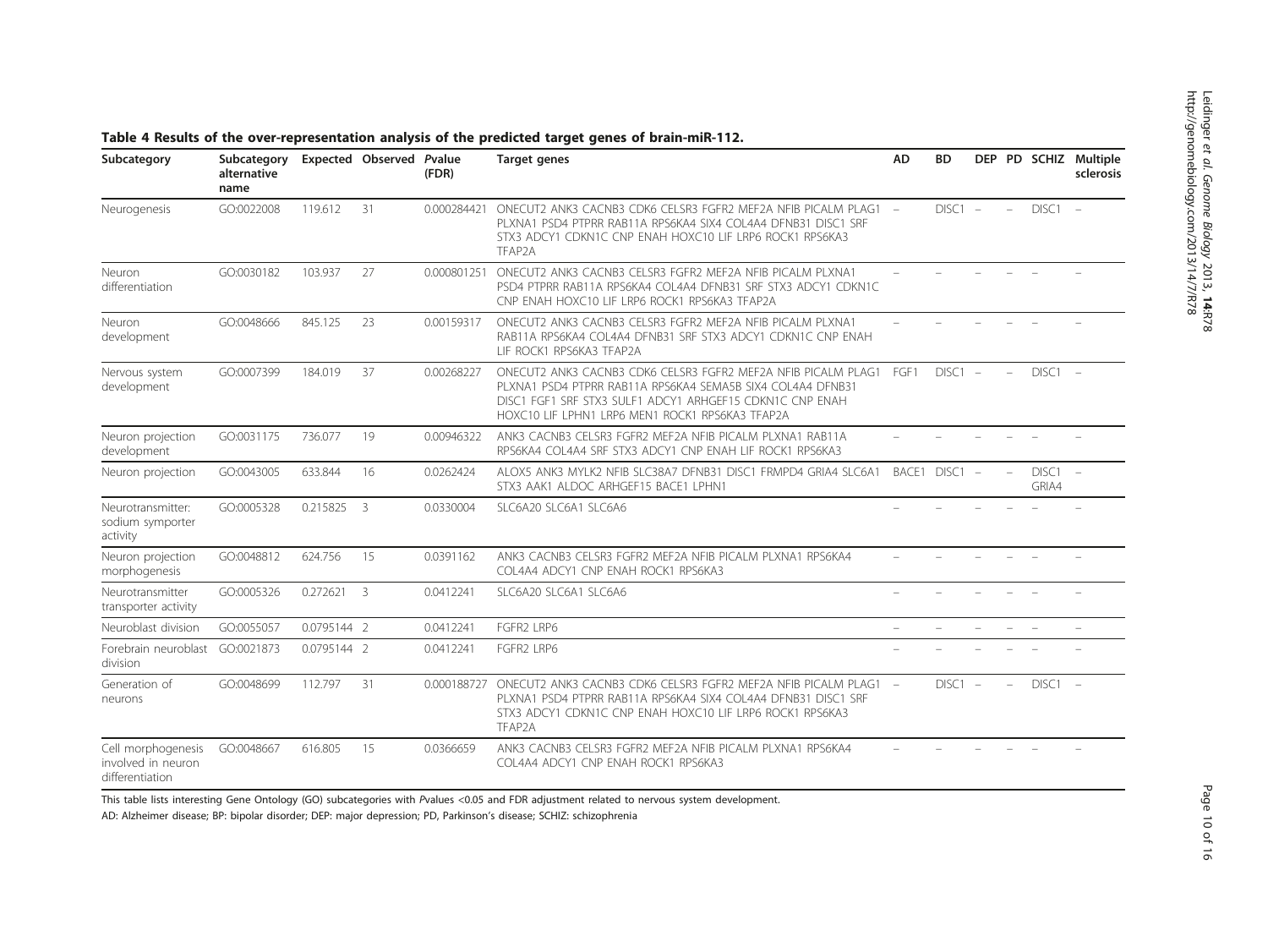This suggests that IGF1R signaling normally controlling vital growth, survival, and metabolic functions in the brain is disturbed in AD brains. The two unknown miRNAs revealed 234 target genes for brain-miR-112, but only six target genes for brain-miR-161. In the over-representation analysis for brain-miR-112 we also identified GO categories linked to the nervous system, including targets like DISC1 as discussed above. For brain-miR-161 we found no significant GO categories. However, a literature review of the six target genes of brain-miR-161 revealed some interesting findings. GRID1 (glutamate receptor, ionotropic, delta 1), predicted to be a target gene of brain-miR-161, encodes a gene product that is a subunit of glutamate receptor channels which mediate most of the fast excitatory synaptic transmission in the central nervous system and play key roles in synaptic plasticity. Interestingly, GRID1 has previously been associated with SCHIZ and BD [\[36-38](#page-15-0)]. Another predicted target gene CCDN2 (Cyclin D2) plays a role in corticogenesis [[39](#page-15-0)].

However, we have to point out that our analysis is based on whole blood. Previous findings on cancer suggest that the miRNA expression pattern between blood cells and cancer tissue do not necessarily show the same expression pattern but some overlaps can be found [[40](#page-15-0)-[42](#page-15-0)]. Unfortunately, tissue and blood samples of the same patients were not available for the present study. Nevertheless, we performed database analysis and extracted all miRNAs deregulated in AD and the corresponding literature out of the Human MiRNA& Disease Database [[43](#page-15-0)]. In total, we found 18 different publications, with 15 publications on AD brain tissue and/or cell culture models. Out of those studies, 29 different miR-NAs deregulated in AD are listed in the HMDD. Comparing these miRNAs with our data revealed eight of the 29 miRNAs that were significantly dys-regulated in blood cells in our study. There is, however, no evidence whether these overlaps were found by chance or not. Any link between deregulated miRNAs in blood of patients with neurological diseases and the disease itself has to be considered with caution.

Since a large set of miRNAs often contains a significant amount of redundant miRNAs with largely identical information content the differentiation between AD samples and healthy controls using a reduced set of miRNAs may likely yield comparably accurate results. Therefore, a panel of 12 miRNAs with limited cross-correlation, including most strongly dys-regulated miRNAs that show a potential to separate AD from controls, was selected. Some of these 12 miRNAs have already been related to AD. For example, Wang et al. showed in a computational analysis that the 3'-untranslated region (UTR) of beta-site amyloid precursor protein-cleaving enzyme 1 (BACE1) mRNA is targeted by hsa-miR-107 and that BACE1 mRNA levels tended to increase as miR-107 levels decreased in the progression for AD. An increased BACE1 expression is an important risk factor for sporadic AD [\[15\]](#page-14-0). Nelson et al. also showed a negative correlation between the expression of hsa-miR-107 and BACE1 [[44\]](#page-15-0). Interestingly, hsa-miR-107 that was also part of our 12-miRNA signature investigated in the presented study was also downregulated in blood of AD patients compared to healthy controls. Augustin et al. [[45](#page-15-0)] recently investigated miRNAs that are predicted to target another AD-related gene, namely ADAM10, which controls the proteolytic processing of APP and the formation of the amyloid plaques. Database analyses prompted them to further investigate two miRNAs that were also included in our 12-miRNA signature, namely hsa-miR-107 and hsamiR-103. They found that predicted target genes of hsamiR-107 and hsa-miR-103 showed significant overlap with the AlzGene database. In a reporter assay ADAM10 expression was reduced by both miRNAs. These two miR-NAs were also investigated in relation to the expression of cofilin protein in a transgenic mouse model [\[46](#page-15-0)]. Cofilin binds to actin resulting in the formation of Hirano bodies, which may play an essential role in AD pathogenesis. In APP transgenic mouse brains hsa-miR-107 and hsa-miR-103 levels were decreased while cofilin levels were increased and in a luciferase assay it was demonstrated that hsa-miR-107 and hsa-miR-103 were able to reduce the expression of cofilin. In our RT-qPCR approach both miRNAs hsa-miR-107 and hsa-miR-103 showed the same expression pattern, that is, both were downregulated in blood of AD, PD, DEP, and SCHIZ patients and upregulated in mild cognitive impairment, multiple sclerosis, and BD patients. All other miRNAs of our 12-miRNA signature have not been identified or investigated so far in relationship to AD.

While we showed the 12-miRNA signature's potential to separate AD patients from controls with an accuracy of 93.3%, we also tested its applicability as differential diagnostic biomarker to separate AD from other neurological diseases. As we expected, the accuracy decreased when trying to use this signature for separating other neurodegenerative diseases from controls or separating AD from other neurological disorders. Remarkably, the classification of psychiatric disorders versus controls yielded an even better accuracy than for AD versus controls. These findings suggest a relevance of the considered 12 miRNAs also for psychological disorders. The association of the 12 miRNA signature with neurological diseases in general is further underlined by the results of our over-representation analysis using GeneTrail. Here, we found four significant GO categories related to nervous system and neurons with an over-representation of target genes of the 10 known miRNAs from our 12-miRNA signature. In addition, out of the 10 known miRNAs nine miRNAs are already included in the HMDD and five of those miRNAs that were previously associated with neurological diseases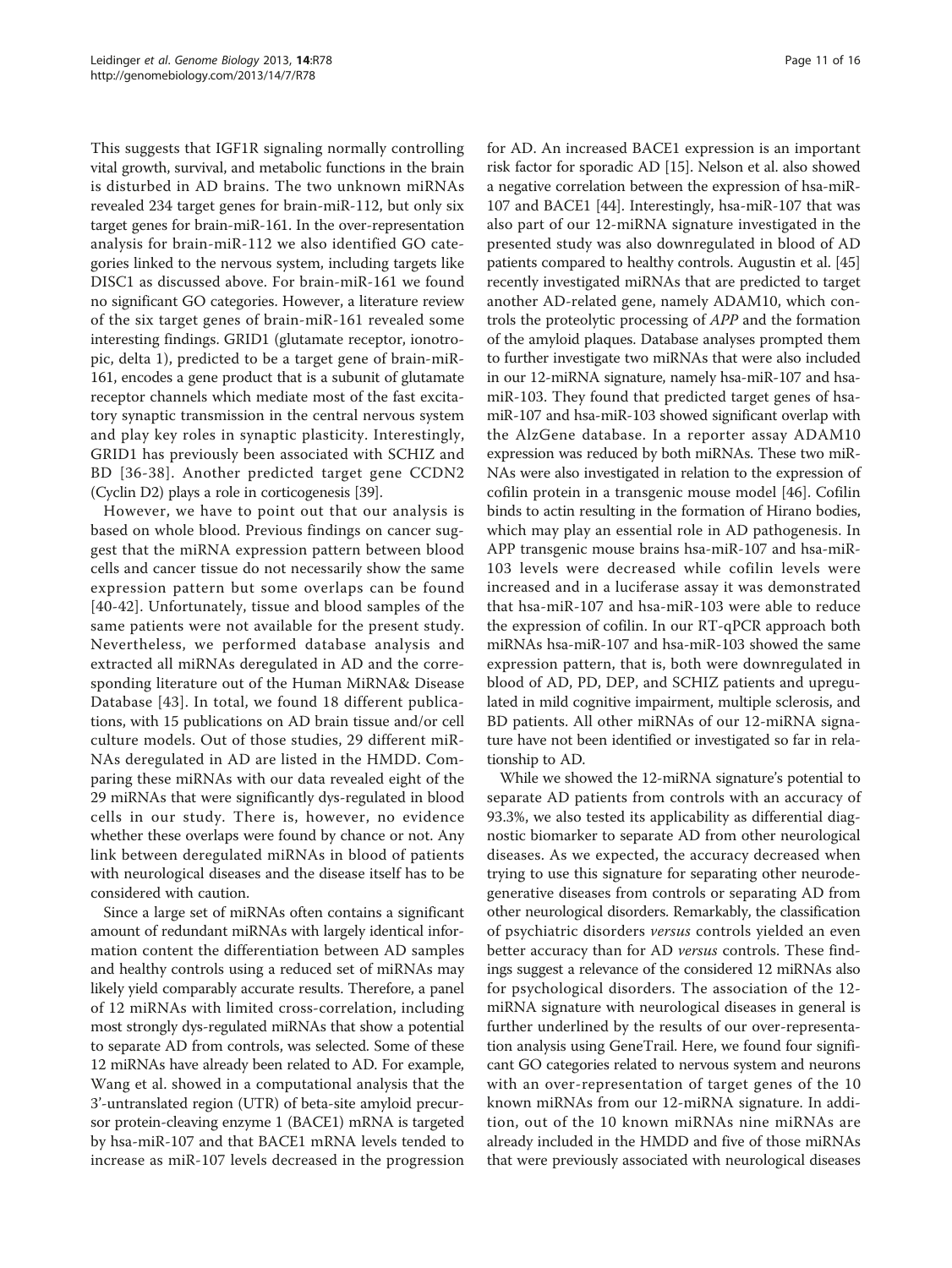including AD, PD, and SCHIZ. As mentioned above, Yao et al. [[46\]](#page-15-0) showed that reduced levels of hsa-miR-103 or hsa-miR-107 are associated with elevated cofilin protein levels and formation of rod-like structures in a transgenic mouse model of AD. Both miRNAs were also downregulated in our study. Martins et al. [[47\]](#page-15-0) showed that hsamiR-151a-3p and hsa-miR-26a-5p are differentially expressed in PBMCs (peripheral blood mononuclear cells) of PD patients and controls. In prefrontal cortex tissue of individuals with SCHIZ hsa-miR-26b was downregulated [[48\]](#page-15-0). Target analysis of the miRNA that was not included in HMDD, hsa-miR-5010-3p, revealed target genes involved in nervous system processes. For example, predicted targets of hsa-miR-5010-3p include the NFASC (neurofascin), that functions in neurite outgrowth, and organization of nodes of Ranvier on axons, NPY (Neuropeptide Y), that is one of the most abundant neuropeptides in the mammalian central nervous system [[49\]](#page-15-0), NLGN1 (neuroligin 1), that may be involved in the formation and remodeling of central nervous system synapses, NRXN3 (neurexin3), that functions in the nervous system as receptors and cell adhesion molecule, and NCAN (neurocan), that seems to be a genetic risk factor for BD.

Finally, one has to take into account that AD is a complex progressive neurodegenerative disease causing cognitive, behavioral, and functional problems that are also found in other neurological diseases. Furthermore, dementia is not only caused by AD but can result from other neurological disorders. Dementia patients often suffer from other additional mental and behavioral problems like depression, anxiety, psychosis, agitation, and aggression further complicating correct classification. As AD shares common neuropsychiatric symptoms with other neurological diseases there might be an overlap with the associated medication.

Most importantly one needs to point out that as the patients included in our study are not treatment-naïve, we cannot exclude the influence of administered drugs on the miRNA signature. As an example, Bocchio-Chiavetto et al. showed that chronic anti-depressant treatment has effects on the blood miRNA profile [\[50\]](#page-15-0). Furthermore, we have to point out that we do not have a birth cohort. Nevertheless, the age distribution between the AD samples and the control samples used for NGS is not significantly different ( $P$  value 0.1147). The age distribution of AD patients, MCI patients, PD patients, and controls is quite similar. Patients suffering from multiple sclerosis, DEP, BD, or SCHIZ are about 20 to 30 years younger. The differences in the age distribution are due to the differences between the onsets of the diseases. In previous studies [[51](#page-15-0)] we already investigated the influence of age and gender on the miRNA expression profile of whole blood. We did not find any statistically significant deregulated miRNAs between men and women. The miRNA with the lowest P value was hsa-miR-423 (P value 0.78). To test for the influence of age we compared the profiles obtained from old versus young patients by splitting the total group in half based on the age. Here, the miRNA with the lowest P value was hsa-miR-890 (P value 0.87). Again, we did not find any deregulated miRNAs. In summary, we found no evidence that age and gender have a substantial influence on the miRNA profiles. Both miRNAs mentioned above were not significant in the present study on AD.

# Conclusion

Here we identified 140 unique differentially expressed miRNAs between AD patients and healthy controls. Using a signature of 12 miRNAs differentially expressed between AD patients and healthy controls we were not only able to distinguish with high diagnostic accuracies between AD patients and healthy controls, but also between AD patients and patients suffering from other neurological disorders including mild cognitive impairment as a potential preliminary stage of AD, and other neurodegenerative diseases like PD and multiple sclerosis as well as mental diseases like SCHIZ, DEP, and BD. However, additional work will be needed to elucidate the applicability of this 12 miRNA signature as a potential diagnostic test for AD and the above-mentioned effects of the drug treatments commonly used in the treatment of the disease. Hopefully, tests of this non-invasive and relatively cheap kind will be applicable to prodromal AD cases and to MCI patients with the aim to recognize early AD to initiate treatment.

# Materials and methods

## Patient details

We analyzed the expression of miRNAs in peripheral blood of a total of 215 patients and healthy controls, either by NGS or by RT-qPCR or by both methods (see Table [1](#page-3-0)). In detail, we obtained 2.5 mL blood collected in PAXgene Blood RNA tubes (PreAnalytiX) from patients with AD ( $n = 106$ ), patients with mild cognitive impairment (MCI) ( $n = 18$ ), patients with multiple sclerosis (clinically isolated syndrome, CIS) ( $n = 16$ ), patients with PD ( $n = 9$ ), patients with DEP ( $n = 15$ ), patients with BD  $(n = 15)$ , patients with SCHIZ  $(n = 14)$ , and from healthy controls (C)  $(n = 22)$ . Samples from patients with AD stem from the Biorepository and Tissue Bank PrecisionMed (San Diego, CA, USA) ( $n = 97$ ) and the University Clinic of Erlangen (Germany) ( $n = 9$ ), samples from healthy controls and from patients with MCI, PD, DEP, BD, and SCHIZ stem from PrecisionMed (San Diego, CA, USA) and samples from patients with CIS stem from Charité Berlin (Germany). Detailed patient characteristics are listed in Additional file [4](#page-13-0)-Table S3. AD and MCI patients were diagnosed by using state of the art criteria. In detail, in order to be included in the 'probable AD' group, patients fulfilled the following criteria of the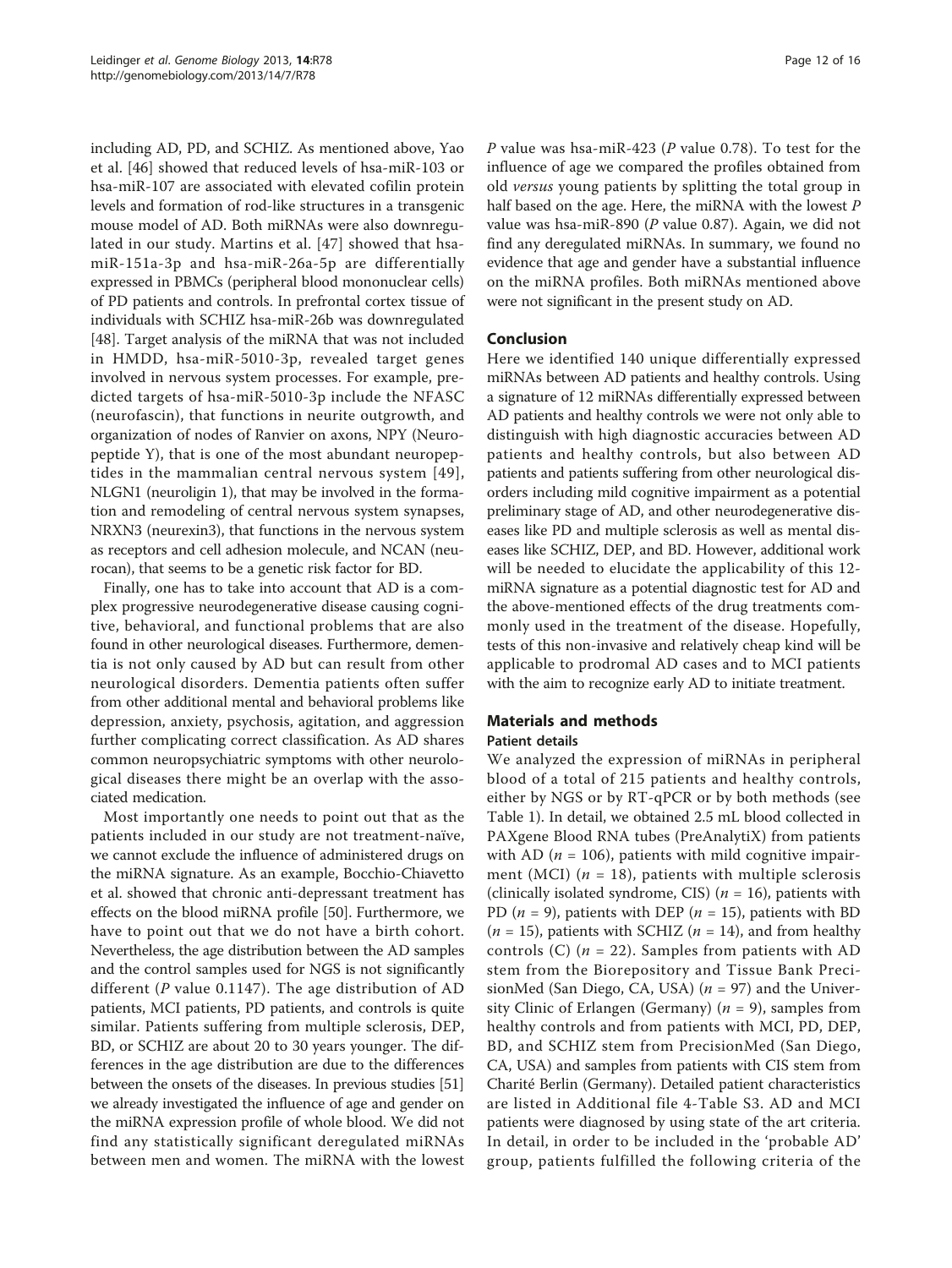NINCDS-ADRDA (National Institute of Neurological and Communicative Disorders and Stroke and the Alzheimer disease and Related Disorders Association) [[52](#page-15-0)]: MMSE >14 and <26, deficit in two or more areas of cognition, progressive worsening of memory and other cognitive functions, no disturbance of consciousness, onset between the ages of 40 and 90 years, most often after 65 years, and absence of systemic disorders or other brain diseases that could account for the progressive deterioration in cognition. Furthermore, MRI or CT reports that were compatible with AD are available. The median MMSE score for the AD patients was 18.9 (3.4).

Samples included in the MCI group fulfilled the following criteria: MMSE >22 and <28, not demented, memory complaint, preserved general cognitive function, intact activities of daily living: (allowed problems with 2 or less of the following: phone calls, meal preparation, handling money, completing chores), abnormal memory function documented by scoring below the education adjusted cutoff on the Logical Memory II subscale (delayed paragraph recall) from the Wechsler Memory Scale-Revised (maximum score = 25) with (a)  $<8$  for 16 years or more of education, (b) <4 for 8-15 years of education, (c) <2 for 0-7 years of education. The median MMSE score for the MCI patients was  $25.3$  ( $\pm$ 1.4).

The study was approved by the institutional review boards of Charité - Universitätsmedizin Berlin (EA1/182/ 10) and the study was performed in accordance with the Helsinki declaration. Written informed consent was obtained from all patients participating in the study.

Samples and clinical data supplied by PrecisionMed are handled in strictest compliance with all applicable rules and regulations including the recommendations of the Council of the Human Genome Organization (HUGO) Ethical, Legal, and Social Issues Committee (HUGO-ELSI, 1998); with the United Nations Educational, Scientific, and Cultural Organization's (UNESCO) Universal Declaration on the Human Genome and Human Rights (1997); and with recommendations guiding physicians in biomedical research involving human subjects adopted by the 18th World Medical Assembly, Helsinki, Finland, 1964 and later revisions.

## RNA isolation

Total RNA including miRNA was isolated using the PAXgene Blood miRNA Kit (Qiagen) following the manufacturer's recommendations. Isolated RNA was stored at -80° C until use. RNA integrity was analyzed using Bioanalyzer 2100 (Agilent) and concentration and purity were measured using NanoDrop 2000 (Thermo Scientific).

## Library preparation and next-generation sequencing

We first analyzed samples from AD patients ( $n = 48$ ) and healthy controls ( $n = 22$ ) by NGS.

For the library preparation, 200 ng of total RNA was used per sample, as determined with a RNA 6000 Nano Chip on the Bioanalyzer 2100 (Agilent). Preparation was performed following the protocol of the TruSeq Small RNA Sample Prep Kit (Illumina). Concentration of the ready prepped libraries was measured on the Bioanalyzer using the DNA 1000 Chip. Libraries were then pooled in batches of six samples in equal amounts and clustered with a concentration of 9 pmol in one lane each of a single read flowcell using the cBot (Illumina). Sequencing of 50 cycles was performed on a HiSeq 2000 (Illumina). Demultiplexing of the raw sequencing data and generation of the fastq files was done using CASAVA v.1.8.2.

#### NGS data analysis

The raw Illumina reads were first preprocessed by cutting the 3' adapter sequence using the program fastx\_clipper from the FASTX-Toolkit [\[53](#page-15-0)]. Reads shorter than 18 nts after clipping were removed. The remaining reads are reduced to unique reads and their frequency per sample to make the mapping steps more time efficient. For the remaining steps, we used the miRDeep2 pipeline [[54](#page-15-0)]. These steps consist of mapping the reads against the genome (hg19), mapping the reads against miRNA precursor sequences from miRBase release v18, summarizing the counts for the samples, and the prediction of novel miR-NAs. Since the miRDeep2 pipeline predicts in our case the novel miRNAs per sample, we merged the miRNAs afterwards as follows: first, we extract the novel miRNAs per sample that have a signal-to-noise ratio >10. Subsequently, we merge only those novel miRNAs that are located on the same chromosome, and both their mature forms share an overlap of at least 11 nucleotides. The remaining putative novel miRNAs were mapped with BLAST (v 2.2.24, [[55\]](#page-15-0)) against known ncRNA and miRNA sequences from diverse sources (miRBase v18 [[56](#page-15-0)], snoRNA-LBME-db [[57\]](#page-15-0), ncRNAs from Ensembl 'Homo\_sapiens.GRCh37.67. ncrna.fa'[[58\]](#page-15-0), NONCODE v3.0[\[59](#page-15-0)]). We excluded sequences that aligned with >90% of their length (allowing 1 mismatch) to any of the ncRNA sequences. All NGS data are publicly available in GEO database (GSE46579 [[60](#page-15-0)]).

#### Bioinformatics analysis

For the NGS analysis, we excluded miRNAs with <50 read counts summed up across all samples of each group (AD or control), since these were considered lowly abundant. We normalized the read counts using standard quantile normalization. Next, we calculated for each miRNA the area under the receiver operator characteristic curve (AUC), the fold-change, and the significance value (P value) using Wilcoxon-Mann-Whitney (WMW) test. All significance values were adjusted for multiple testing using the Benjamini-Hochberg approach [[61,62](#page-15-0)].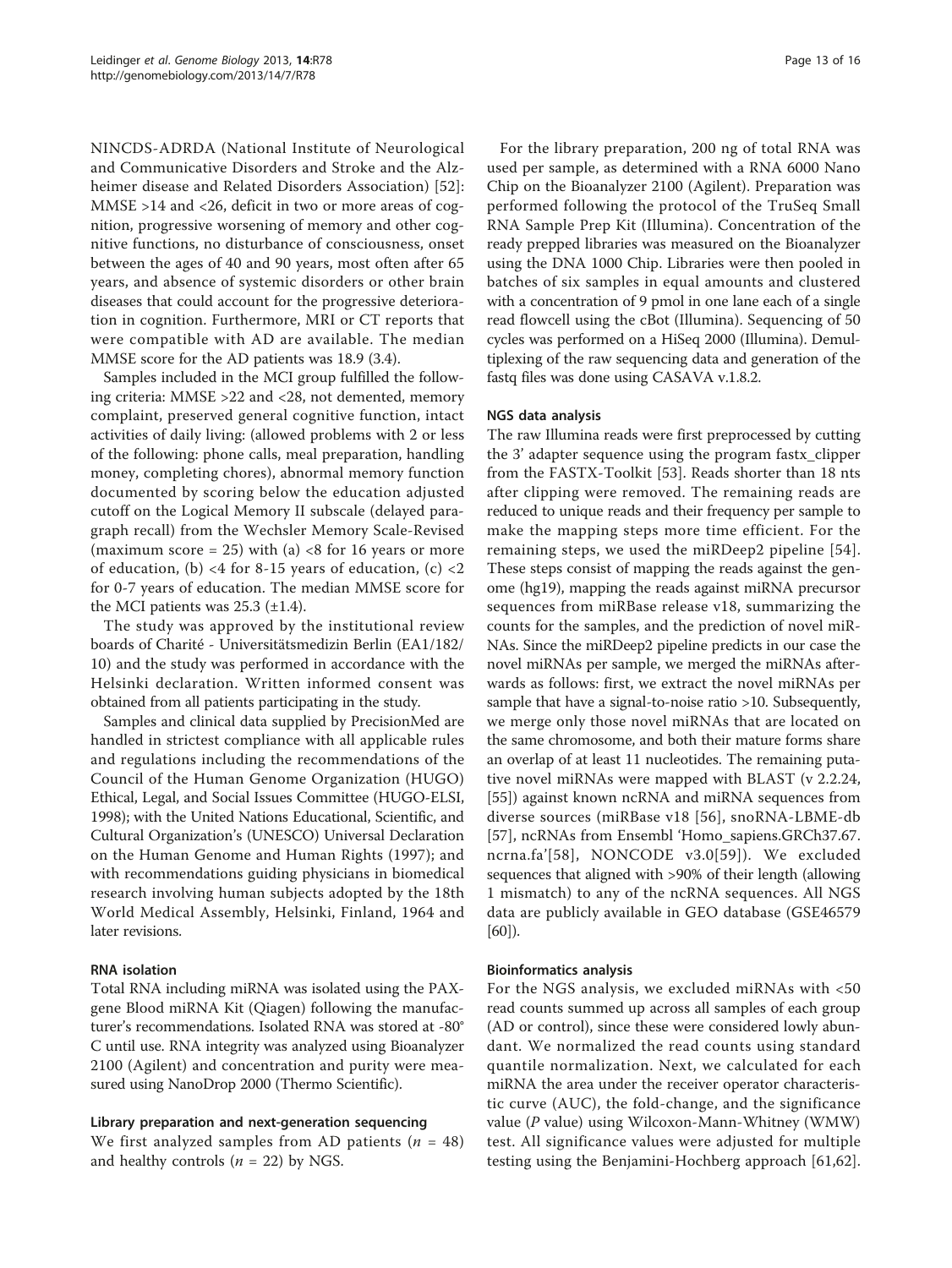<span id="page-13-0"></span>The bioinformatics analyses have been carried out using the freely available tool  $R$  [[63](#page-15-0)]. For classification purposes, we used support vector machines (SVM) from the R package e1071. If not stated otherwise, we computed the group-wise classifications using linear kernels in 10-fold cross-validations with 100 repetitions. In addition, we computed the classification of permuted class labels with the same parameters as control. If group sizes were unbalanced, we randomly selected samples from the bigger group to match the sample sizes in the smaller group in each repetition.

#### Database analysis

MiRNA enrichment analysis was performed using the TAM tool [[23,24\]](#page-14-0). The miRNA targets of the known miRNAs were predicted using miRDB [[64](#page-15-0)-[66\]](#page-15-0). Targets for the unknown brain-miRs were predicted using TargetScan [\[67](#page-15-0),[68\]](#page-15-0). TargetScan is able to predict targets of miRBase miRNAs as well as targets of other sequences by using the heptamer seed sequence (nucleotides 2-8) of a potential miRNA. For brain-miR-161 we used the heptamer UUCGAAA, for brain-mir-112 GCUCUGU. With the predicted miRNA target genes we performed an over-representation analysis using the gene set analysis tool GeneTrail [[69](#page-15-0),[70](#page-15-0)] with default settings. The P values for the biological categories were adjusted by False Discovery Rate (FDR) [[71\]](#page-15-0) and were considered significant if <0.05. Furthermore, we searched for miRNA-disease interactions using the Human MiRNA& Disease Database (HMDD [\[43,72](#page-15-0)]).

#### Quantitative real time-PCR (RT-qPCR)

For validation purposes we analyzed the expression of single miRNAs using quantitative real time-polymerase chain reaction (RT-qPCR) in the same samples as used for NGS, if sufficient amounts of RNA were available. We used the miScript PCR System (Qiagen) for reverse transcription and RT-qPCR. A total of 200 ng RNA was converted into cDNA using the miScript Reverse Transcription Kit according to the manufacturer's protocol. The RT-qPCR was performed with the miScript SYBR<sup>®</sup> Green PCR Kit in a total volume of 20 μL per reaction containing 1 μL cDNA according to the manufacturer's protocol. For each miScript Primer Assay we additionally prepared a PCR negative-control with water instead of cDNA (non-template control).

We further expanded the number of samples by further samples from patients with AD, MCI, CIS, PD, DEP, BD, and SCHIZ, resulting in a total of 202 samples analyzed by RT-qPCR (see Table [1\)](#page-3-0). In detail, we analyzed with RTqPCR a total of 94 samples from AD patients, 18 samples from MCI patients, 16 samples from CIS patients, nine samples from PD patients, 15 samples from DEP patients, 15 samples from BD patients, 14 samples from SCHIZ patients, and 21 samples from healthy controls.

Out of the NGS results we selected 12 miRNAs deregulated between patients with AD and healthy individuals. The set contained the following miRNAs: The upregulated miRNAs brain-miR-112, brain-miR-161, hsa-let-7d-3p, hsa-miR-5010-3p, hsa-miR-26a-5p, hsamiR-1285-5p, and hsa-miR-151a-3p as well as the downregulated miRNAs hsa-miR-103a-3p, hsa-miR-107, hsamiR-532-5p, hsa-miR-26b-5p, and hsa-let-7f-5p, respectively.

While 10 of the 12 miRNAs have already been annotated in the miRBase, two miRNAs, namely brain-miR-112 and brain-miR-161, were newly identified and not yet included in miRBase [[21,22\]](#page-14-0). As endogenous control we used the small nuclear RNA RNU48.

#### Additional material

[Additional file 1: T](http://www.biomedcentral.com/content/supplementary/gb-2013-14-7-r78-S1.XLSX)able S1. Table listing the 180 significantly dysregulated miRNAs (140 unique mature miRNAs).

[Additional file 2: F](http://www.biomedcentral.com/content/supplementary/gb-2013-14-7-r78-S2.PDF)igure S1. Heatmap for the 180 miRNAs significantly dys-regulated in AD patients compared to control individuals.

[Additional file 3: T](http://www.biomedcentral.com/content/supplementary/gb-2013-14-7-r78-S3.XLSX)able S2. Table listing all novel mature miRNAs.

[Additional file 4: T](http://www.biomedcentral.com/content/supplementary/gb-2013-14-7-r78-S4.XLSX)able S3. Table listing patient characteristics and indicates which samples are included in NGS analysis and/or in the RTqPCR.

#### List of abbreviations

ACE: Aging Cognition Evaluation; AD: Alzheimer disease; ADAS-Cog: Alzheimer disease Assessment Scale-cognitive subscale; AUC: area under the receiver operator characteristics curve; BD: bipolar disorder; C: healthy control; CDR: Clinical Dementia Rating; CIS: clinically isolated syndrome; CLIA: Clinical Laboratory Improvement Amendments; CNS: central nervous system; CSF: cerebrospinal fluid; DEP: major depression; FDR: False Discovery Rate; GO: Gene Ontology; HMDD: Human MiRNA& Disease Database; HUGO: Human Genome Organization; MCI: mild cognitive impairment; miRNA: micro Ribo Nucleic Acid; MMSE: Mini-Mental State Exam; mtDNA: mitochondrial DNA; NGS: next generation sequencing; PBMC: peripheral blood mononuclear cells; PD: Parkinson disease; RT-qPCR: quantitative Real Time Polymerase Chain Reaction; SAMPLE: Serial Alzheimer disease and MCI Prospective Longitudinal Evaluation; SCHIZ: schizophrenia; SNP: single nucleotide polymorphisms; SVM: support vector machines; TAM: tool for annotations of human miRNAs; TF: transcription factor; UBC: University of British Columbia; UCSC: University of California Santa Cruz; UNESCO: United Nations Educational, Scientific, and Cultural Organization; WMW: Wilcoxon-Mann-Whitney.

#### Competing interests

AK and CS are employees of Siemens Healthcare. Siemens Healthcare in part supported this work.

#### Authors' contributions

The work presented here was carried out in collaboration between all authors. EM, AK, and CS initiated the study. EM, AK, and BM designed the study and KR and FP participated in the design of the study. PL, SD, KS, JH, KF, and BM performed the laboratory experiments. CB and AK analyzed and interpreted the data. SM assisted in data analysis. CL provided the clinical samples collected in Erlangen. PL and CB performed database analysis. TB interpreted the data and revised the manuscript critically. PL, CB, AK and EM wrote the paper. All authors read and approved the final manuscript.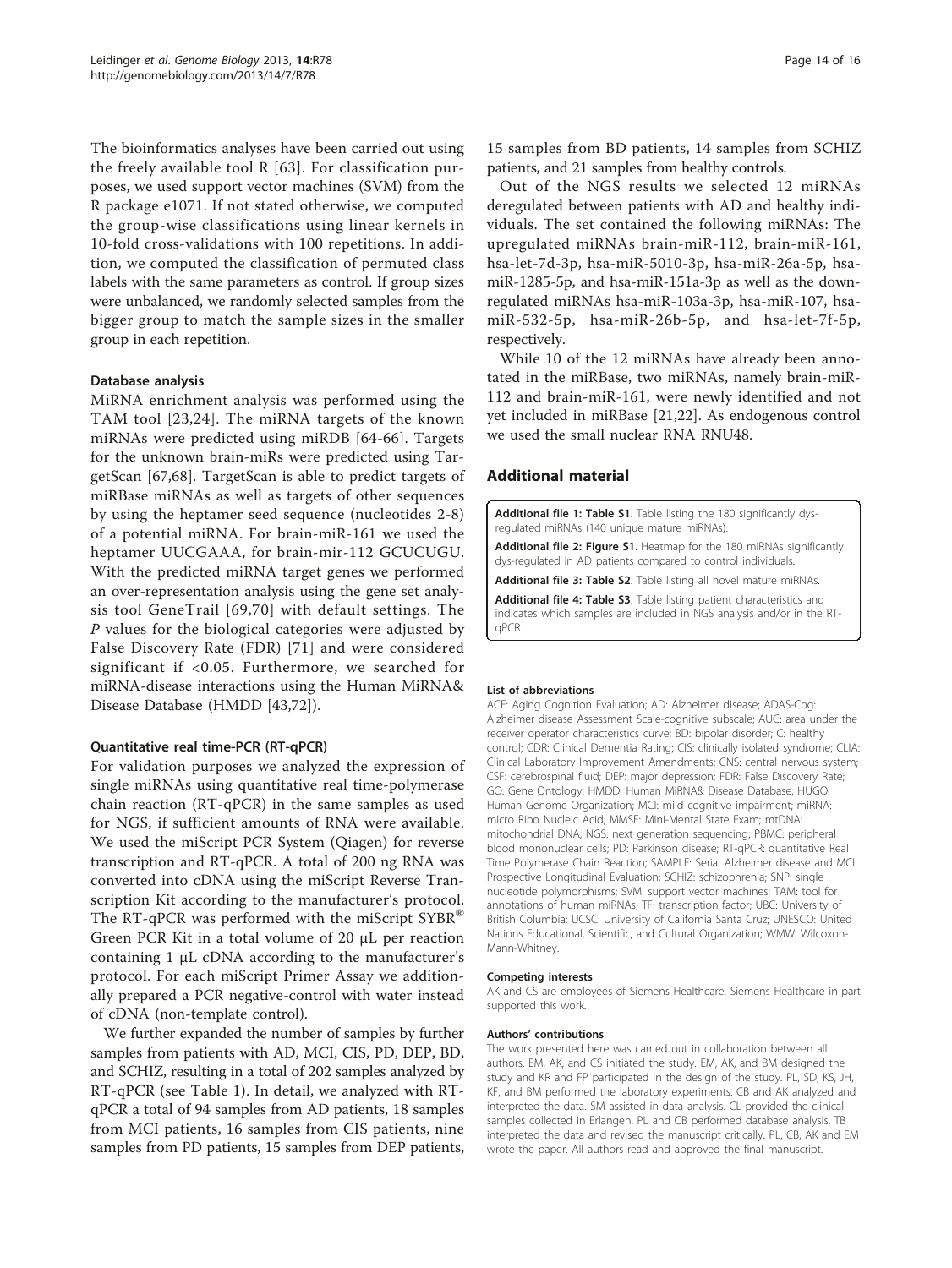#### <span id="page-14-0"></span>Acknowledgements

This work was supported by Siemens Healthcare, and in part by DFG grants LE2783/1-1 and ME917/20-1.

#### Authors' details <sup>1</sup>

<sup>1</sup>Department of Human Genetics, Saarland University, Kirrbergerstraße, Building 60, 66421 Homburg, Germany. <sup>2</sup>Internal Medicine II, Heidelberg University, Im Neuenheimer Feld 350, 69120 Heidelberg, Germany. <sup>3</sup>Clinical and Experimental Multiple Sclerosis Research Center, Charité - University Medicine Berlin, Campus Mitte, Charitéplatz 1, 10117 Berlin, Germany. 4 NeuroCure Clinical Research Center, Charité - University Medicine Berlin, Campus Mitte, Charitéplatz 1,10117 Berlin, Germany. <sup>5</sup>Siemens Healthcare, Strategy, Hartmannstr. 16, 91052 Erlangen, Germany. <sup>6</sup>Neurological Unit, University of Erlangen, Schwabachanlage 6, 91054 Erlangen, Germany. <sup>7</sup>Department of Chemical Physiology, The Scripps Research Institute, 10550 N Torrey Pines Rd, La Jolla, CA 92037, USA.

#### Received: 14 February 2013 Revised: 18 June 2013 Accepted: 29 July 2013 Published: 29 July 2013

#### References

- Brookmeyer R, Johnson E, Ziegler-Graham K, Arrighi HM: Forecasting the global burden of Alzheimer's disease. Alzheimers Dement 2007, 3:186-191.
- Brookmeyer R, Gray S, Kawas C: Projections of Alzheimer's disease in the United States and the public health impact of delaying disease onset. Am J Public Health 1998, 88:1337-1342.
- 3. Gandy S: Perspective: prevention is better than cure. Nature 2011, 475: S15.
- 4. Deutsche Gesellschaft für Psychiatrie PuND, (DGN) DGfrN: S3-Leitlinie "Demenzen" 2009.
- 5. Fita IG, Enciu AM, Stanoiu BP: New insights on Alzheimer's disease diagnostic. Rom J Morphol Embryol 2011, 52:975-979.
- 6. Frankfort SV, Tulner LR, van Campen JP, Verbeek MM, Jansen RW, Beijnen JH: Amyloid beta protein and tau in cerebrospinal fluid and plasma as biomarkers for dementia: a review of recent literature. Curr Clin Pharmacol 2008, 3:123-131.
- 7. Malaplate-Armand C, Desbene C, Pillot T, Olivier JL: [Biomarkers for early diagnosis of Alzheimer's disease: current update and future directions]. Rev Neurol (Paris) 2009, 165:511-520.
- 8. Gasparini L, Racchi M, Binetti G, Trabucchi M, Solerte SB, Alkon D, Etcheberrigaray R, Gibson G, Blass J, Paoletti R, Govoni S: Peripheral markers in testing pathophysiological hypotheses and diagnosing Alzheimer's disease. FASEB J 1998, 12:17-34.
- 9. Gerrish A, Russo G, Richards A, Moskvina V, Ivanov D, Harold D, Sims R, Abraham R, Hollingworth P, Chapman J, Hamshere M, Pahwa JS, Dowzell K, Williams A, Jones N, Thomas C, Stretton A, Morgan AR, Lovestone S, Powell J, Proitsi P, Lupton MK, Brayne C, Rubinsztein DC, Gill M, Lawlor B, Lynch A, Morgan K, Brown KS, Passmore PA, et al: The role of variation at AbetaPP, PSEN1, PSEN2, and MAPT in late onset Alzheimer's disease. J Alzheimers Dis 2012, 28:377-387.
- 10. Hudson G, Sims R, Harold D, Chapman J, Hollingworth P, Gerrish A, Russo G, Hamshere M, Moskvina V, Jones N, Thomas C, Stretton A, Holmans PA, O'Donovan MC, Owen MJ, Williams J, Chinnery PF: No consistent evidence for association between mtDNA variants and Alzheimer disease. Neurology 2012, 78:1038-1042.
- 11. Doecke JD, Laws SM, Faux NG, Wilson W, Burnham SC, Lam CP, Mondal A, Bedo J, Bush AI, Brown B, De Ruyck K, Ellis KA, Fowler C, Gupta VB, Head R, Macaulay SL, Pertile K, Rowe CC, Rembach A, Rodrigues M, Rumble R, Szoeke C, Taddei K, Taddei T, Trounson B, Ames D, Masters CL, Martins RN: Blood-based protein biomarkers for diagnosis of Alzheimer disease. Arch Neurol 2012, 69:1-8.
- 12. Tan M, Wang S, Song J, Jia J: Combination of p53(ser15) and p21/p21 (thr145) in peripheral blood lymphocytes as potential Alzheimer's disease biomarkers. Neurosci Lett 2012, 516:226-231.
- 13. Keller A, Leidinger P, Bauer A, Elsharawy A, Haas J, Backes C, Wendschlag A, Giese N, Tjaden C, Ott K, Werner J, Hackert T, Ruprecht K, Huwer H, Huebers J, Jacobs G, Rosenstiel P, Dommisch H, Schaefer A, Muller-Quernheim J, Wullich B, Keck B, Graf N, Reichrath J, Vogel B, Nebel A, Jager SU, Staehler P, Amarantos I, Boisguerin V, et al: Toward the bloodborne miRNome of human diseases. Nat Methods 2011, 8:841-843.
- 14. Liang Y, Ridzon D, Wong L, Chen C: Characterization of microRNA expression profiles in normal human tissues. BMC Genomics 2007, 8:166.
- 15. Hebert SS, Horre K, Nicolai L, Papadopoulou AS, Mandemakers W, Silahtaroglu AN, Kauppinen S, Delacourte A, De Strooper B: Loss of microRNA cluster miR-29a/b-1 in sporadic Alzheimer's disease correlates with increased BACE1/beta-secretase expression. Proc Natl Acad Sci USA 2008, 105:6415-6420.
- 16. Wang WX, Rajeev BW, Stromberg AJ, Ren N, Tang G, Huang Q, Rigoutsos I, Nelson PT: The expression of microRNA miR-107 decreases early in Alzheimer's disease and may accelerate disease progression through regulation of beta-site amyloid precursor protein-cleaving enzyme 1. J Neurosci 2008, 28:1213-1223.
- 17. Geekiyanage H, Chan C: MicroRNA-137/181c regulates serine palmitoyltransferase and in turn amyloid beta, novel targets in sporadic Alzheimer's disease. J Neurosci 2011, 31:14820-14830.
- 18. Long JM, Lahiri DK: MicroRNA-101 downregulates Alzheimer's amyloidbeta precursor protein levels in human cell cultures and is differentially expressed. Biochem Biophys Res Commun 2010, 404:889-895.
- 19. Geekiyanage H, Jicha GA, Nelson PT, Chan C: Blood serum miRNA: noninvasive biomarkers for Alzheimer's disease. Exp Neurol 2011, 235:491-496.
- 20. Braskie MN, Toga AW, Thompson PM: Recent advances in imaging Alzheimer's disease. J Alzheimers Dis 2013, , Suppl 1: S313-327.
- 21. miRBase...
- 22. Kozomara A, Griffiths-Jones S: miRBase: integrating microRNA annotation and deep-sequencing data. Nucleic Acids Res 2010, 39:D152-157.
- 23. TAM tool for annotations of human miRNAs. [\[http://202.38.126.151/](http://202.38.126.151/hmdd/tools/tam.html) [hmdd/tools/tam.html\]](http://202.38.126.151/hmdd/tools/tam.html).
- 24. Lu M, Shi B, Wang J, Cao Q, Cui Q: TAM: a method for enrichment and depletion analysis of a microRNA category in a list of microRNAs. BMC Bioinformatics 2010, 11:419.
- 25. Ray S, Britschgi M, Herbert C, Takeda-Uchimura Y, Boxer A, Blennow K, Friedman LF, Galasko DR, Jutel M, Karydas A, Kaye JA, Leszek J, Miller BL, Minthon L, Quinn JF, Rabinovici GD, Robinson WH, Sabbagh MN, So YT, Sparks DL, Tabaton M, Tinklenberg J, Yesavage JA, Tibshirani R, Wyss-Coray T: Classification and prediction of clinical Alzheimer's diagnosis based on plasma signaling proteins. Nat Med 2007, 13:1359-1362.
- 26. Eacker SM, Dawson TM, Dawson VL: Understanding microRNAs in neurodegeneration. Nat Rev Neurosci 2009, 10:837-841.
- 27. Villa C, Fenoglio C, De Riz M, Clerici F, Marcone A, Benussi L, Ghidoni R, Gallone S, Cortini F, Serpente M, Cantoni C, Fumagalli G, Martinelli Boneschi F, Cappa S, Binetti G, Franceschi M, Rainero I, Giordana MT, Mariani C, Bresolin N, Scarpini E, Galimberti D: Role of hnRNP-A1 and miR-590-3p in neuronal death: genetics and expression analysis in patients with Alzheimer disease and frontotemporal lobar degeneration. Rejuvenation Res 2011, 14:275-281.
- 28. Schipper HM, Maes OC, Chertkow HM, Wang E: MicroRNA expression in Alzheimer blood mononuclear cells. Gene Regul Syst Bio 2007, 1:263-274.
- 29. Maes OC, Xu S, Yu B, Chertkow HM, Wang E, Schipper HM: Transcriptional profiling of Alzheimer blood mononuclear cells by microarray. Neurobiol Aging 2007, 28:1795-1809.
- 30. Wang H, Liu J, Zong Y, Xu Y, Deng W, Zhu H, Liu Y, Ma C, Huang L, Zhang L, Qin C: miR-106b aberrantly expressed in a double transgenic mouse model for Alzheimer's disease targets TGF-beta type II receptor. Brain Res 2010, 1357:166-174.
- 31. Hebert SS, Horre K, Nicolai L, Bergmans B, Papadopoulou AS, Delacourte A, De Strooper B: MicroRNA regulation of Alzheimer's Amyloid precursor protein expression. Neurobiol Dis 2009, 33:422-428.
- 32. Shioya M, Obayashi S, Tabunoki H, Arima K, Saito Y, Ishida T, Satoh J: Aberrant microRNA expression in the brains of neurodegenerative diseases: miR-29a decreased in Alzheimer disease brains targets neurone navigator 3. Neuropathol Appl Neurobiol 2010, 36:320-330.
- 33. Delay C, Calon F, Mathews P, Hebert SS: Alzheimer-specific variants in the 3'UTR of Amyloid precursor protein affect microRNA function. Mol Neurodegener 2011, 6:70.
- 34. Schonrock N, Ke YD, Humphreys D, Staufenbiel M, Ittner LM, Preiss T, Gotz J: Neuronal microRNA deregulation in response to Alzheimer's disease amyloid-beta. PLoS One 2010, 5:e11070.
- 35. Moloney AM, Griffin RJ, Timmons S, O'Connor R, Ravid R, O'Neill C: Defects in IGF-1 receptor, insulin receptor and IRS-1/2 in Alzheimer's disease indicate possible resistance to IGF-1 and insulin signalling. Neurobiol Aging 2010, 31:224-243.